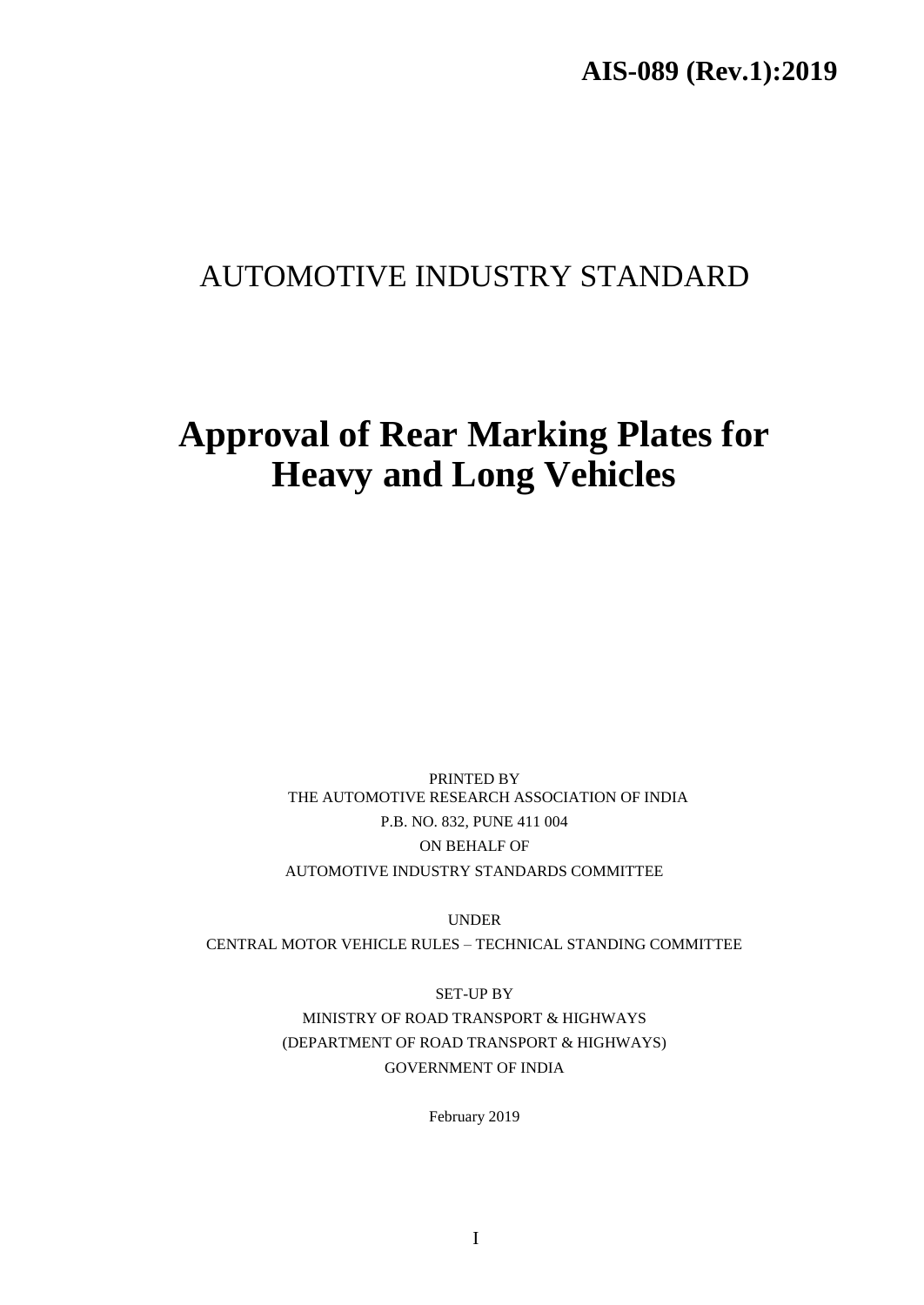Status chart of the standard to be used by the purchaser for updating the record

| Sr.<br>No. | Corr-<br>igenda | Amend-<br>ment | <b>Revision</b> | <b>Date</b> | <b>Remark</b> | Misc. |
|------------|-----------------|----------------|-----------------|-------------|---------------|-------|
|            |                 |                |                 |             |               |       |
|            |                 |                |                 |             |               |       |
|            |                 |                |                 |             |               |       |
|            |                 |                |                 |             |               |       |
|            |                 |                |                 |             |               |       |
|            |                 |                |                 |             |               |       |
|            |                 |                |                 |             |               |       |

**General remarks:**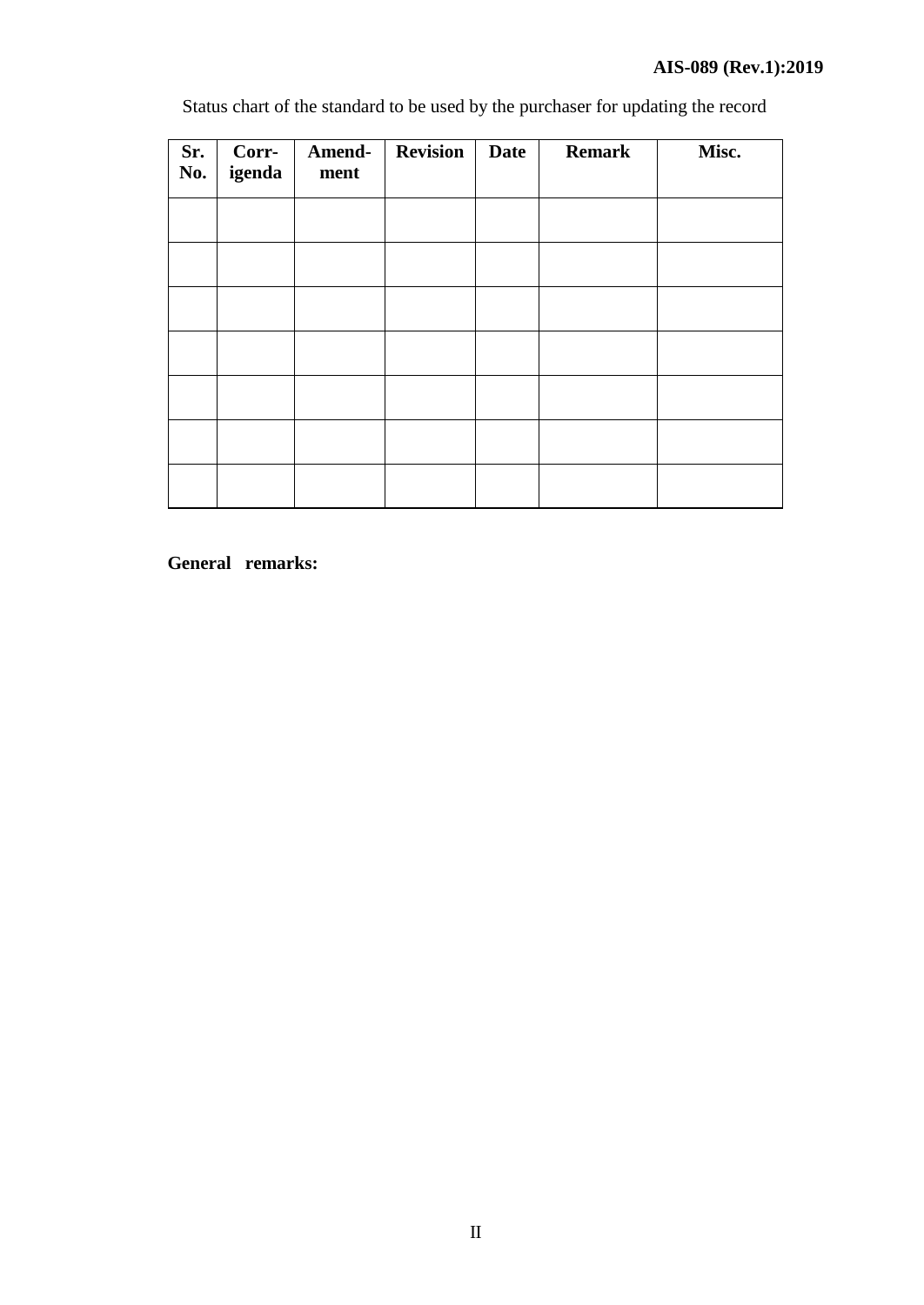# **INTRODUCTION**

The Government of India felt the need for a permanent agency to expedite the publication of standards and development of test facilities in parallel when the work on the preparation of the standards is going on, as the development of improved safety critical parts can be undertaken only after the publication of the standard and commissioning of test facilities. To this end, the erstwhile Ministry of Surface Transport (MoST) has constituted a permanent Automotive Industry Standards Committee (AISC) vide order No.RT-11028/11/97-MVL dated September 15, 1997. The standards prepared by AISC will be approved by the permanent CMVR -Technical Standing Committee (CTSC). After approval, the Automotive Research Association of India, (ARAI), Pune, being the Secretariat of the AIS Committee, has published this standard. For better dissemination of this information ARAI may publish this document on their Web site.

The standard purports to enhance visibility of vehicles, even in darkness. It will aid the trailing / following vehicles to judge the length of this vehicle and thus facilitate right decisions while overtaking.

Rain simulation test specified vide clause 1.4.3 in Annex-6 to be exempted during component approval till such time the test method and acceptance criteria are clarified.

While preparing this standard considerable assistance has been derived from following ECE regulation.

| UN R 70 Addendum 69 - Revision 1 - Uniform provisions concerning the     |  |
|--------------------------------------------------------------------------|--|
| Amendment 3 Supplement 9 to the 01   approval of rear marking plates for |  |
| series of amendments – Date of entry $\vert$ heavy and long vehicles     |  |
| into force: 15 June 2015                                                 |  |
|                                                                          |  |

The installation requirements shall be as per AIS-008 (Rev.2) as amended from time to time and the limits of chromaticity co-ordinates shall be as per AIS-010 (Rev. 2) Part 5, as amended from time to time

The AISC panel and the Automotive Industry Standards Committee (AISC) responsible for preparation of this standard are given in Annex 13 and Annex 14 respectively.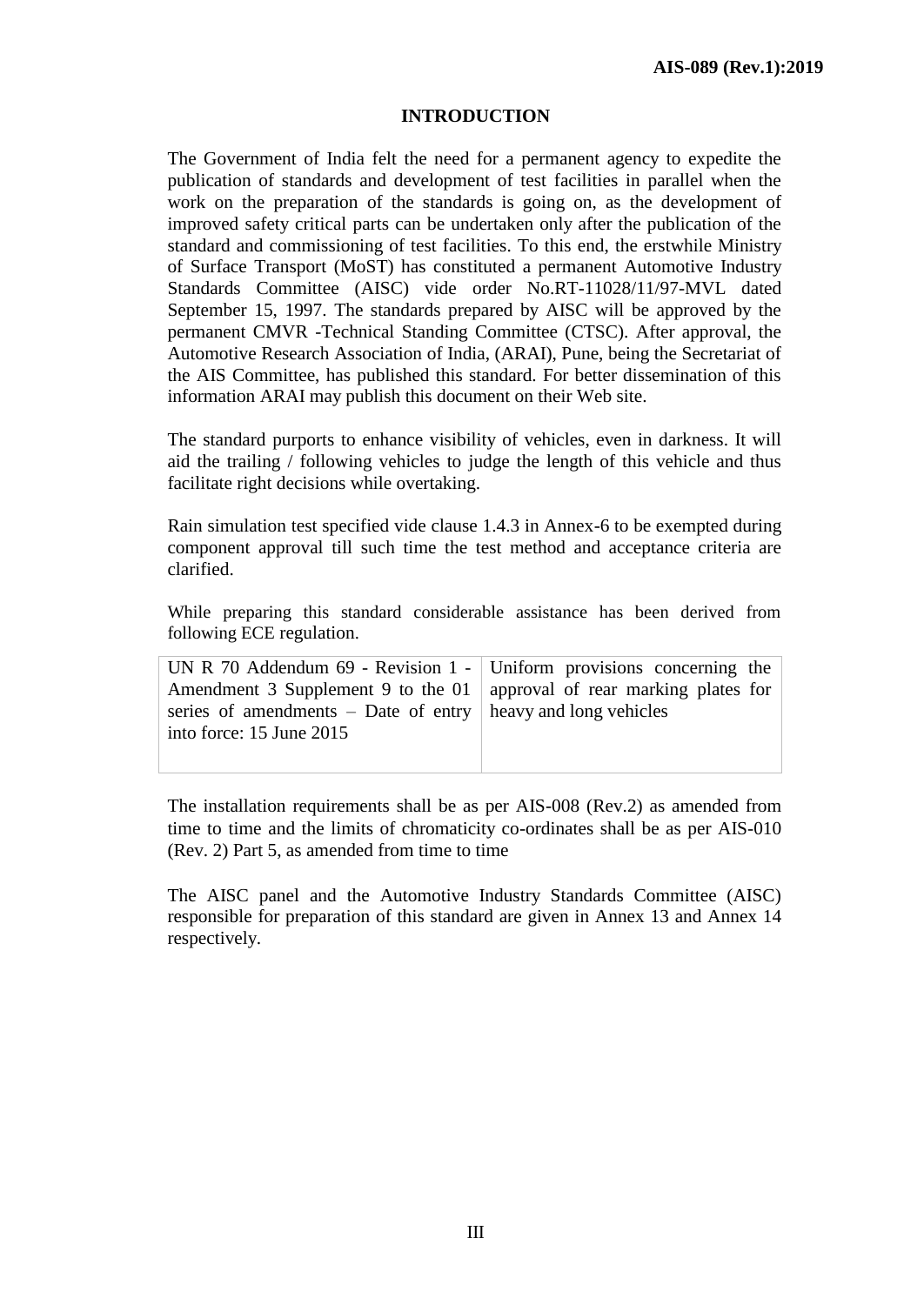# **Approval of Rear Marking Plates for Heavy and Long Vehicles**

# **CONTENTS**

| Sr. No.            | <b>Description</b>                                                                                                          | Page No. |
|--------------------|-----------------------------------------------------------------------------------------------------------------------------|----------|
| 1.                 | Scope                                                                                                                       | 1/33     |
| 2.                 | References                                                                                                                  | 1/33     |
| 3.                 | Definitions                                                                                                                 | 1/33     |
| $\overline{4}$ .   | <b>Application for Approval</b>                                                                                             | 4/33     |
| 5.                 | <b>Markings</b>                                                                                                             | 4/33     |
| 6.                 | Clause reserved                                                                                                             | 5/33     |
| 7.                 | General specifications                                                                                                      | 5/33     |
| 8.                 | Special specification (tests)                                                                                               | 5/33     |
| 9.                 | Modifications and extension of approval of rear<br>marking plates for heavy and long vehicles                               | 5/33     |
| 10.                | Conformity of production                                                                                                    | 6/33     |
| 11.                | Penalties for non-conformity of production                                                                                  | 6/33     |
| 12.                | Clause reserved                                                                                                             | 6/33     |
| 13.                | <b>Transitional provisions</b>                                                                                              | 6/33     |
| 14.                | Establishing compliance of "E"/"e" approved retro<br>reflecting device to this standard                                     | 6/33     |
| 15.                | Amendments to ECE regulations after the level<br>described in introduction                                                  | 7/33     |
|                    | <b>ANNEXES</b>                                                                                                              |          |
| Annex 1            | The CIE co-ordinate system                                                                                                  | 8/33     |
| Annex 2            | Test procedure                                                                                                              | 10/33    |
| Annex <sub>3</sub> | Specifications of shape and dimensions - Shape<br>and dimensions of retro reflective/fluorescent rear<br>marking $plate(s)$ | 11/33    |
| Annex 4            | Colorimetric specifications                                                                                                 | 13/33    |
| Annex 5            | Photometric specifications                                                                                                  | 14/33    |
| Annex 6            | Resistance to external agents                                                                                               | 16/33    |
| Annex 7            | Resistance to heat                                                                                                          | 19/33    |
| Annex 8            | Rigidity of the plates                                                                                                      | 20/33    |
| Annex 9            | Annex reserved                                                                                                              | 21/33    |
| Annex 10           | Rear marking plates for trucks, tractors (Class 1)<br>and 3), trailers and semi-trailers (Class 2 and 4)                    | 22/33    |
| Annex 11           | Minimum requirements for conformity of<br>production control procedures                                                     | 25/33    |
| Annex 12           | Minimum requirements for sampling by an<br>inspector                                                                        | 27/33    |
| Annex 13           | Panel Composition                                                                                                           | 32/33    |
| Annex 14           | Committee composition of Automotive Industry<br><b>Standards Committee</b>                                                  | 33/33    |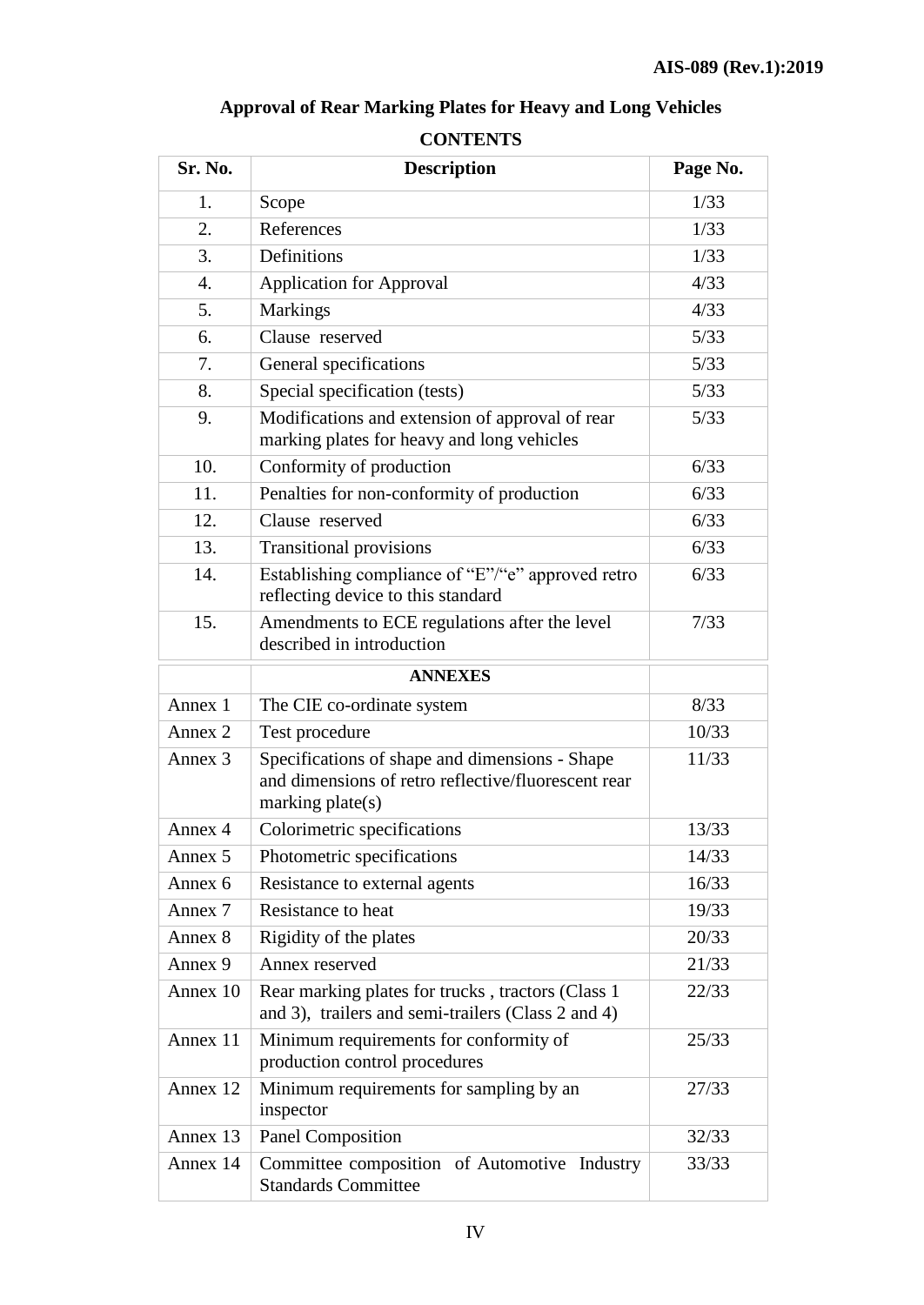# **Approval of Rear Marking Plates for Heavy and Long Vehicles**

# **1.0 SCOPE**

This standard applies to the approval of marking plates used to increase the visibility of the rear of certain heavy and long motor vehicles and their trailers and semi trailers. The applicability is as follows:

- 1.1 Category N2, with a maximum mass exceeding 7.5 tonnes and N3, with the exception of tractors for semi-trailers.
- 1.2 Category T1, T2 and T3 Trailers and semi-trailers whose length exceed 8m (including the draw bar)
- 1.3 Category T4
- 1.4 Articulated buses.

# **2.0 REFERENCES**

- 2.1 AIS-053/ IS 14272: Automotive Vehicles-Types Terminology
- 2.2 AIS-010 (Rev. 2) (Part 5): Requirements of Chromaticity Co-ordinates of Colour of Light emitted from Lighting and Light-Signalling Devices
- 2.3 AIS-008 (Rev.2): Installation Requirements of Lighting and Light -Signalling Devices for Motor Vehicle having more than Three Wheels including Quadricycles, Trailer and Semi-Trailer excluding Agricultural **Tractors**

# **3.0 DEFINITIONS**

- 3.1 For the purpose of these provisions, the following definitions shall apply:
- 3.1.1 **"Rear marking plate",** a plate faced with retro-reflective and fluorescent material or devices intended to increase the visibility and permit easy identification of heavy and long vehicles
- 3.1.2 **"Sample unit"** a complete, finished marking plate ready to be mounted on a vehicle and representative of current production;

# 3.1.3 **Class (es) of rear marking plates**

| Class $1$ : | Rear marking plates for heavy motor vehicles (trucks and<br>tractors) with red fluorescent and yellow retro-reflective<br>alternative stripes.     |
|-------------|----------------------------------------------------------------------------------------------------------------------------------------------------|
| Class $2$ : | Rear marking plates for long motor vehicles (trailers and<br>semi trailers) with red fluorescent border and yellow retro-<br>reflective centre.    |
| Class $3$ : | Rear marking plates for heavy motor vehicles (trucks and<br>tractors) with red retro-reflective and yellow retro-reflective<br>alternative stripes |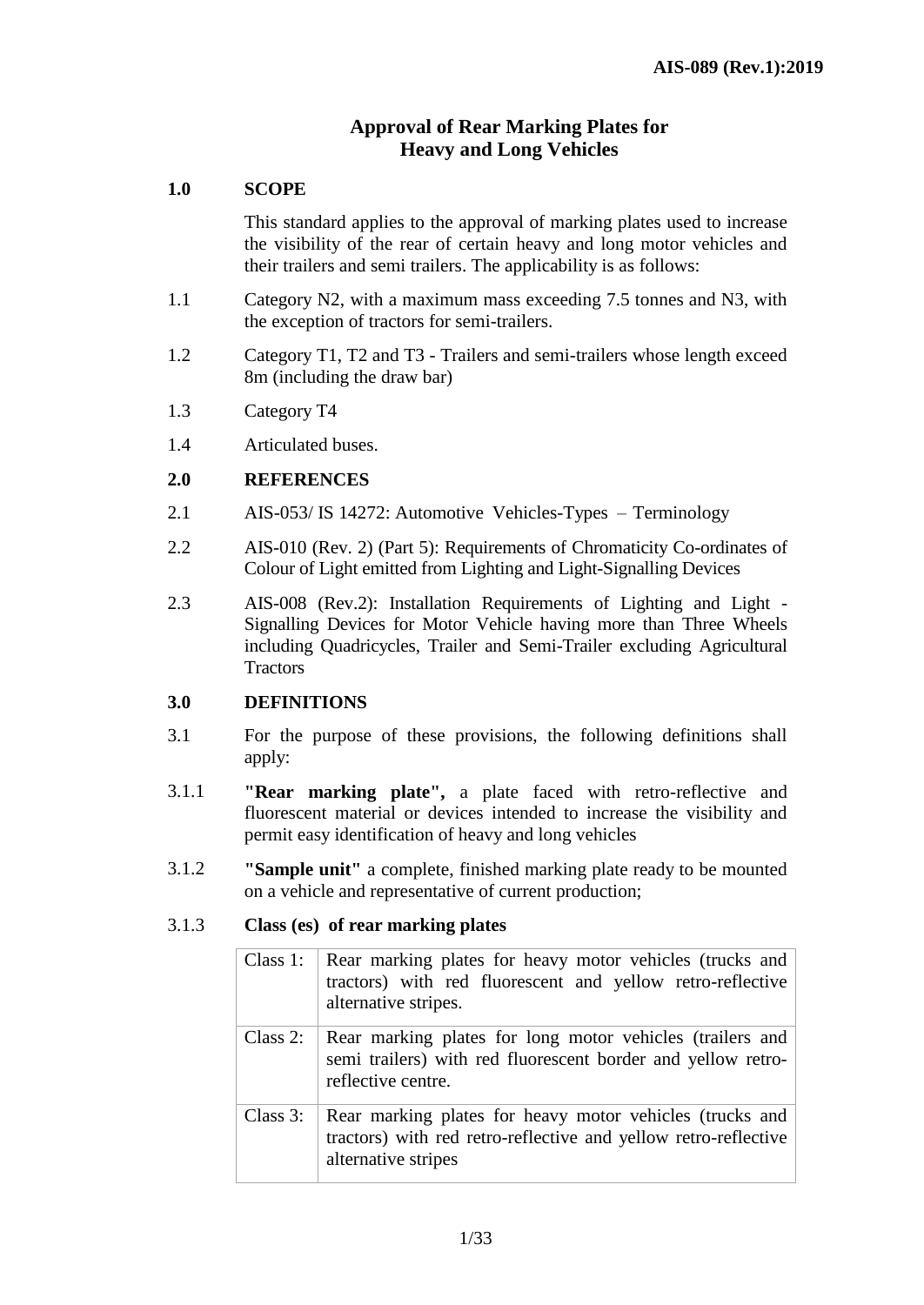| Class 4: Rear marking plates for long vehicles (trailers and semi<br>trailers) with red retro reflective border and yellow retro-<br>reflective centre |
|--------------------------------------------------------------------------------------------------------------------------------------------------------|
| Class 5: Rear marking plates for motor vehicles or trailers with red<br>and white retro-reflective alternative stripes                                 |

#### 3.2 **"Retro reflection"**

Reflection in which radiation is returned in directions close to the direction from which it came, this property being maintained even over wide variations of the direction of the incident radiation:

- 3.2.1 **"Retro reflective material"** a surface or device from which, when directionally irradiated, a relatively large portion of the incident radiation is retro reflected;
- 3.2.2 **"Retro reflecting device"** an assembly ready for use and comprising one or more retro reflecting optical units;
- 3.3 **Geometric definitions** (See Annex 1, Figure 1 )
- 3.3.1 **"Reference centre"** a point on or near a retro reflective area which is designated to be the centre of the device for the purpose of specifying its performance;
- 3.3.2 **"Illumination axis"** a line segment from the reference centre to the light source;
- 3.3.3 **"Observation axis"** a line segment from the reference centre to the photometer head;
- 3.3.4 **"Observation angle (symbol α)"** the angle between the illumination axis and the observation axis. The observation angle is always positive and, in the case of retro reflection, is restricted to small angles.

Maximum range:  $0 \le \alpha \le 180^{\circ}$ ;

- 3.3.5 **"Observation half-plane"** the half-plane which originates on the illumination axis and which contains the observation axis;
- 3.3.6 **"Reference axis"** a designated line segment originating on the reference centre which is used to describe the angular position of the retro reflector;
- 3.3.7 **"Entrance angle (symbol β)"** the angle from the illumination axis to the reference axis. The entrance angle is usually not larger than 90º but, for completeness, its full range is defined as  $0 \le \beta \le 180^{\circ}$  In order to specify the orientation in full, this angle is characterized by two components,  $\beta_1$  and  $\beta_2$
- 3.3.8 **"First axis"** an axis through the reference centre and perpendicular to the observation half-plane;
- 3.3.9 **"First component of the entrance angle (symbol β1)"** the angle from the illumination axis to the plane containing the reference axis and the first axis. Range:  $-180^\circ < \beta_1 \leq 180^\circ$ ;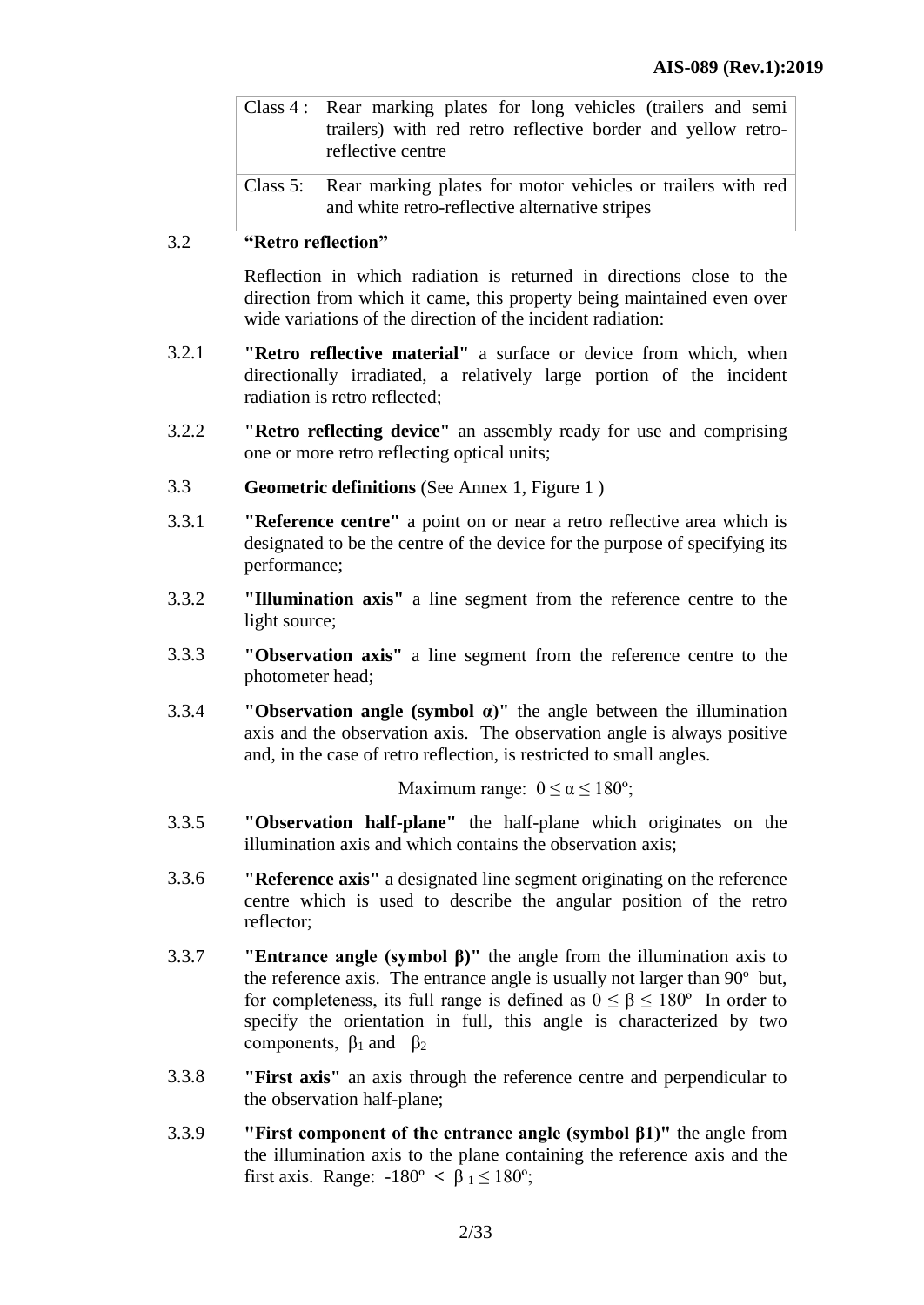3.3.10 **"Second component of the entrance angle (symbol β2)"** the angle from the plane containing the observation half-plane to the reference axis.

Range:  $-90^{\circ} \leq \beta_2 \leq 90^{\circ}$ ;

- 3.3.11 **"Second axis"** an axis through the reference centre and perpendicular to both the first axis and the reference axis. The positive direction of the second axis lies in the observation half-plane when  $-90^{\circ} < \beta_1 < 90^{\circ}$ ; as shown in Annex 1, Figure 1;
- 3.3.12 **Angle of rotation**  $\varepsilon$  " angle through which the sample is turned about its mean vertical from any arbitrary established position counter clock  $(+\epsilon)$  or clockwise  $(-\epsilon)$  viewed in the direction of illumination. If retroreflective materials or devices have a marking (e.g TOP), this marking governs the starting position. The angle of rotation  $\varepsilon$  lies in the range  $-180^\circ < \varepsilon < 180^\circ$ .

# 3.4 **Definition of photometric terms**

3.4.1 "Coefficient of retro-reflection (R')", the quotient of the coefficient of luminous intensity R of a plane retro-reflecting surface by its area A. The symbol is R'

$$
(R' = \frac{I}{E_{\perp} \cdot A}).
$$

The coefficient (R') is expressed in candelas per lux per m2  $(cd.lx -1.m-2);$ 

- 3.4.2 **"Angular diameter of the retro reflector sample (symbol η )"** the angle subtended by the greatest dimension of the retro reflective sample, either at the centre of the source of illumination or at the centre of the receiver;
- 3.4.3 **"Luminance factor"** the ratio of the luminance of the body under consideration to the luminance of a perfect diffuser under identical conditions of illumination and observation.
- 3.4.4 **"Colour of the reflected light of the device**" The definitions of the colour of the reflected light as per AIS-010 (Part 5) Rev 2 as amended from time to time.

# 3.5 **Fluorescence**

- 3.5.1 When certain substances are brought near to a source of ultraviolet or blue radiations, they emit radiations, which are nearly always of longer wave-length than those producing the effect. This phenomenon is called fluorescence. By day and in twilight, fluorescent colours are brighter than normal colours because they reflect part of the light falling upon them, and in addition they emit light. At night they are not brighter than ordinary colours.
- 3.5.2 "Colour of the fluorescent light of the device" The definitions of the colour of the fluorescent light as per AIS-010 (Part 5) Rev 2 as amended from time to time.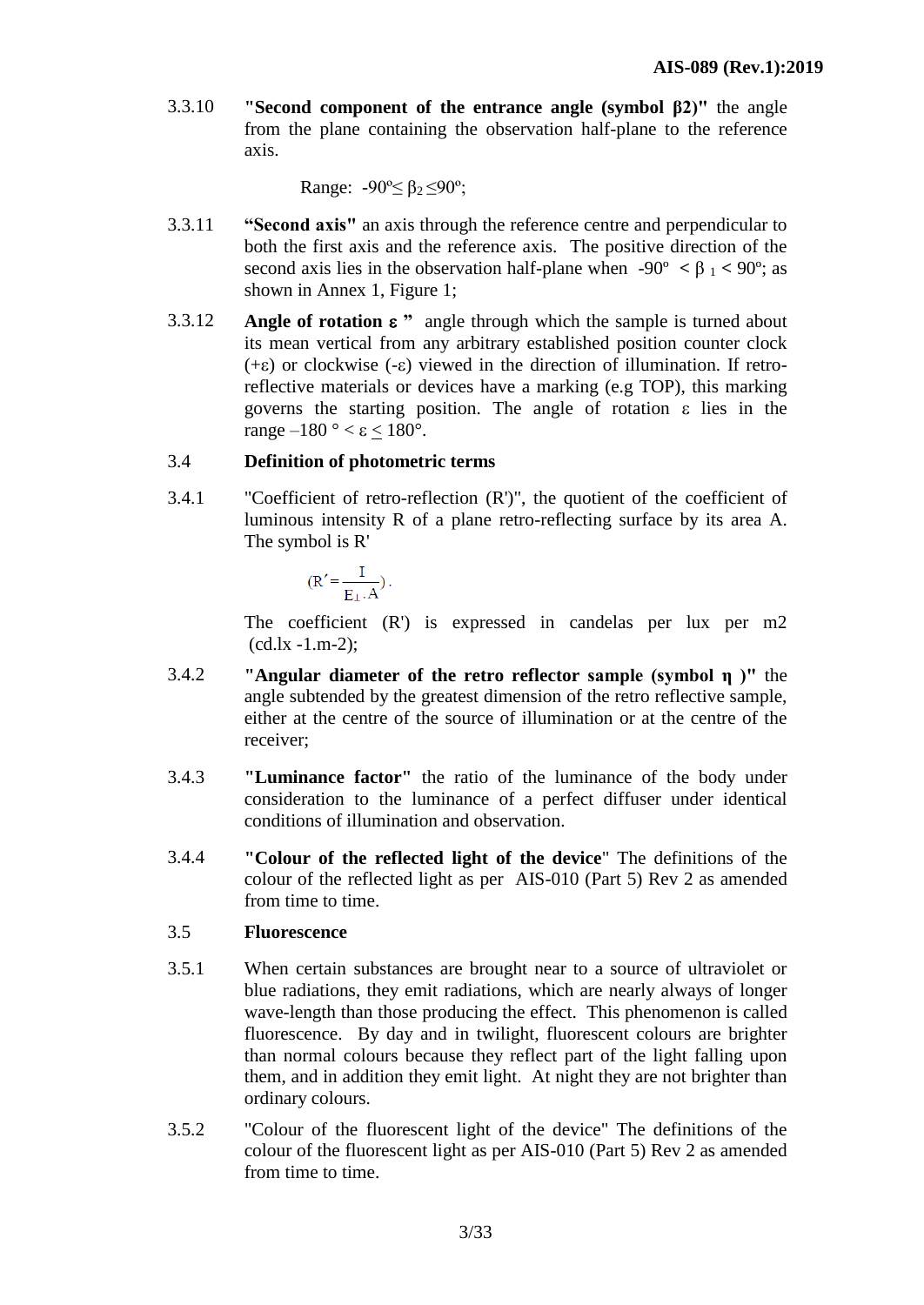# 3.6 **Description of Goniometer**

A goniometer which can be used in making retro reflection measurements in the CIE geometry is illustrated in Annex 1, Figure 2. In this illustration, the photometer head is arbitrarily shown to be vertically above the source. The first axis is shown to be fixed and horizontal and is situated perpendicular to the observation half-plane. Any arrangement of the components, which is equivalent to the one shown, can be used.

# 3.7 **Definition of "type"**

Rear marking plates of different types means marking plates, which differ, in such essential respects as:

- 3.7.1 The trade name or mark;
- 3.7.2 The characteristics of the retro reflective material;
- 3.7.3 The characteristics of the fluorescent material;
- 3.7.4 The parts affecting the properties of the retro reflective material or devices.
- 3.7.5 Differences in the shape and dimensions of the rear marking shall not constitute a different type.

# **4.0 APPLICATION FOR APPROVAL**

- 4.1. The application for approval of a type of rear marking plate shall be submitted by the holder of the trade name or mark, or if necessary by his duly accredited representative, and shall be accompanied by:
- 4.1.1. Drawings, in triplicate, sufficiently detailed to permit identification of the type. The drawings shall show geometrically the position in which the marking plate is to be fitted to the rear end of the vehicle. They shall also show the position intended for the approval number and the identification symbol in relation to the circle of the approval mark;
- 4.1.2. A brief description giving the technical specifications of the materials of which the retro-reflective areas are made;
- 4.1.3. A brief description giving the technical specifications of the materials of which the fluorescent areas are made;
- 4.1.4. Samples of the retro-reflective and of the fluorescent areas; the number of samples to be submitted is specified in Annex 2.
- 4.2 The Test Agency shall verify the existence of satisfactory arrangements for ensuring effective control of the conformity of production before type approval is granted.

# **5.0 MARKINGS**

5.1 Every plate submitted for approval shall bear: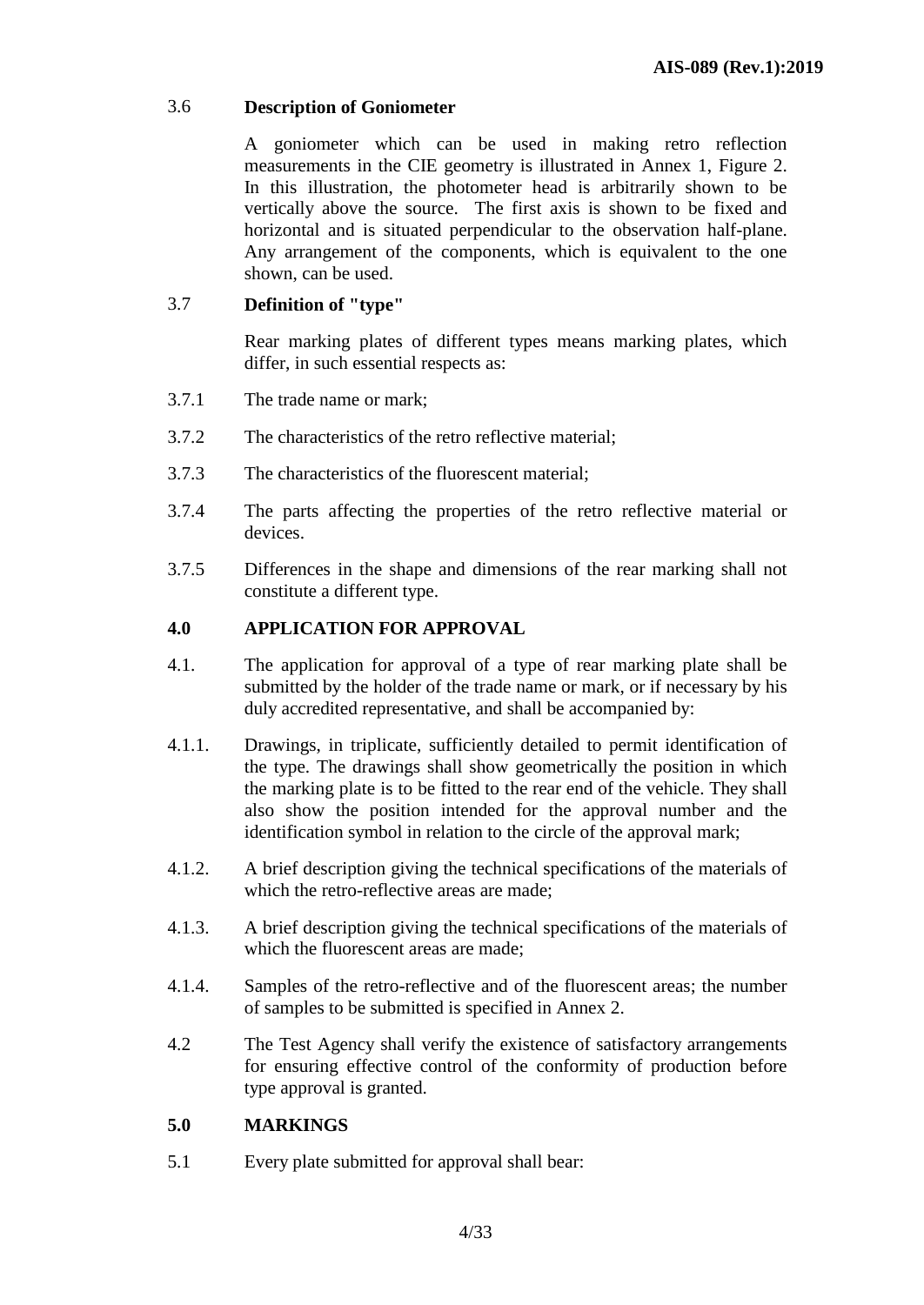- 5.1.1 The trade name of the applicant and unique mark of type;
- 5.1.2 On the plates whose retro reflective system is not omni-rotational, the word "TOP" is inscribed horizontally on the part of the plates which is intended to be the highest part of the plate when mounted on the vehicle.
- 5.2 The markings shall be applied on either the retro reflective or the fluorescent area of the plate, or on the edge, and must be visible from the outside when the marking plate is fitted on the vehicle.
- 5.3 The markings shall be clearly legible and shall be indelible.

#### **6.0 Clause reserved**

#### **7.0 GENERAL SPECIFICATIONS**

- 7.1 Retro-reflective/fluorescent or retro-reflective only marking plates shall be so constructed that they function satisfactorily and will continue to do so in normal use. In addition, they shall not have any defect in design or manufacture that is detrimental to their efficient operation or to their maintenance in good condition.
- 7.2 The components of retro-reflective/fluorescent or retro reflective only marking plates shall not be capable of being easily dismantled.
- 7.3 The means of attachment of the rear marking plate must guarantee a stable and durable connection between the rear marking plate and the rear end of vehicles, for instance by screws**,** rivets or adhesives
- 7.4 The outer surface of the retro reflective/ fluorescent or retro-reflective only marking plate(s) shall be easy to clean. The surface shall therefore not be rough and any protuberances it may exhibit shall not prevent easy cleaning.

# **8.0 SPECIAL SPECIFICATIONS (TESTS)**

Rear markingplate(s) shall also satisfy the conditions as to shape and stripe slope and the colorimetric, photometric, physical and mechanical requirements set forth in Annexes 3 to 10 to this standard.

## **9.0 MODIFICATIONS AND EXTENSION OF APPROVAL OF REAR MARKING PLATES FOR HEAVY AND LONG VEHICLES**

- 9.1 Every modification pertaining to the information, even if the changes are non-technical in nature declared in accordance to para 4 above, shall be intimated to the test agency by the manufacturer.
- 9.2 If the changes are in parameters not related to the provisions, no further action needs to be taken
- 9.3 If the changes are in parameters related to the provisions, the testing agency, which has issued the certificate of compliance, may then consider, whether:
- 9.3.1 The type or model with the changed specification still complies with the provisions,

or

9.3.2 Any further verification is required to establish compliance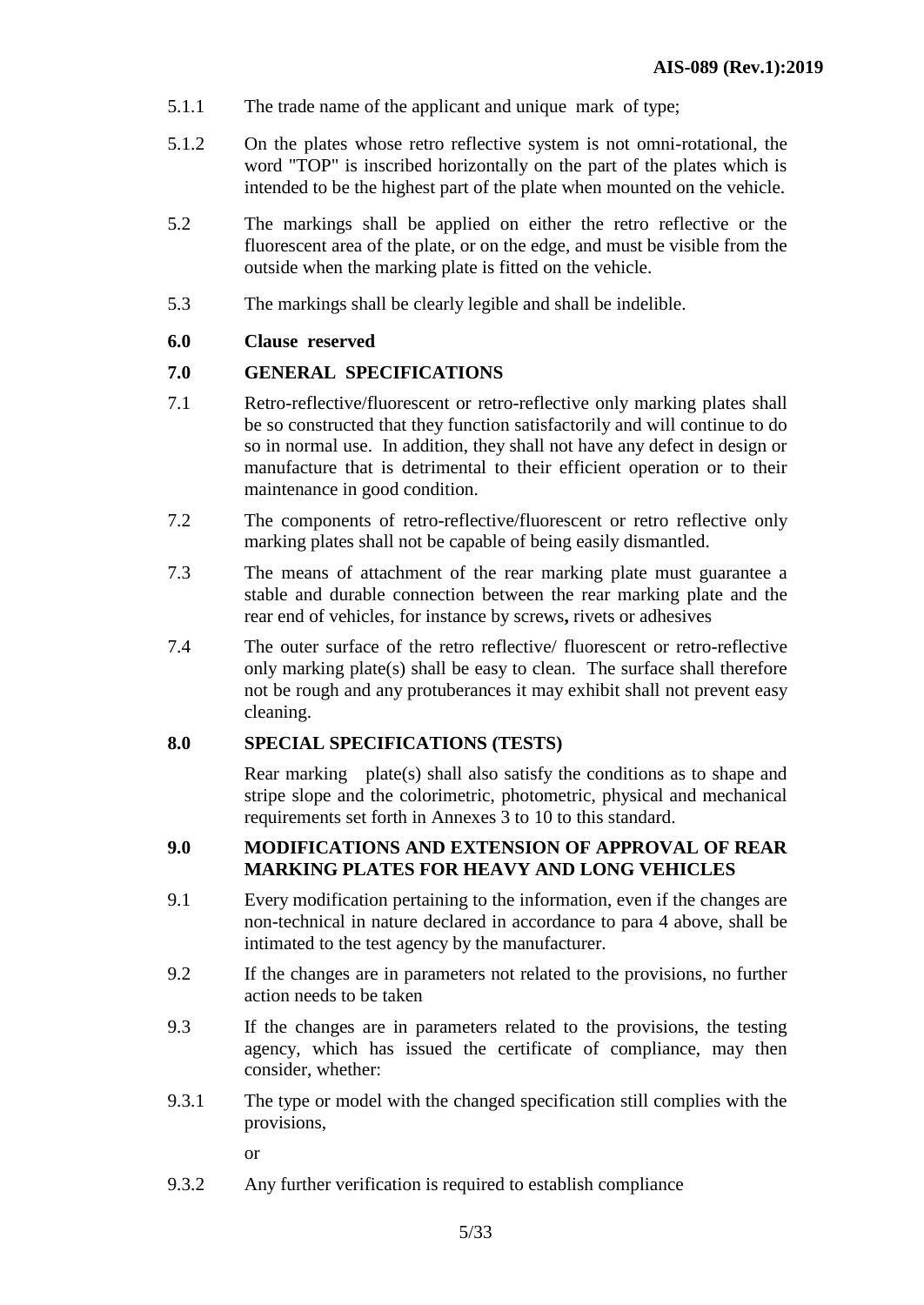- 9.4 For deciding whether testing is required or not, this will be as agreed between the test agency and the manufacturer.
- 9.5 In case of 9.3.2, only tests pertaining to the affected specification shall be performed.
- 9.6 In case of fulfillment of criterion as per 9.3, the approval of compliance shall be extended for the changes carried out.

#### **10.0 CONFORMITY OF PRODUCTION**

The conformity of production procedures shall comply with those set out in the AIS-037 with following requirements;

- 10.1 Rear marking plate approved to this standard shall be so manufactured as to conform to the type approved by meeting the requirements set forth in paragraphs 7 and 8 above.
- 10.2 The minimum requirements for conformity of production control procedures set forth in Annex 11 to this standard shall be complied with.
- 10.3 The minimum requirements for sampling by an inspector set forth in Annex 12 to this standard shall be compiled with.
- 10.4 The test agency may at any time verify the conformity control methods applied in each production facility as detailed in AIS-037. The normal frequency of these verification shall be as per AIS-037.

#### **11.0 PENALTIES FOR NON-CONFORMITY OF PRODUCTION**

Penalties for non-conformity of production shall be as prescribed in AIS-037.

#### **12.0 CLAUSE RESERVED**

# **13.0 TRANSITIONAL PROVISIONS**

- 13.1 At the request of the applicant, type approvals for compliance to AIS-089 (Rev.1) 2019 shall be granted by test agencies on and after 6<sup>th</sup> February 2019. Such type approvals shall be deemed to be compliance to previous standard unless otherwise stated.
- 13.2 At the request of applicant, type approval for the compliance to AIS-089:2005, shall be granted up to the date of implementation of AIS-089 (Rev.1) 2019.

#### **14.0 ESTABLISHING COMPLIANCE OF "E"/"e" APPROVED RETRO REFLECTING DEVICE TO THIS STANDARD**

- 14.1 As an exception to clause 7.4 of AIS-037, (or related administrative decisions) for certifying compliance of "E"/"e" approved retroreflective markings to this standard, the test for the following shall be carried out by testing agency:
- 14.2 Photometric requirements shall be as specified in Annex 5 of this standard.
- 14.3 Colorimetric requirements shall be specified in Annex 4 of this standard.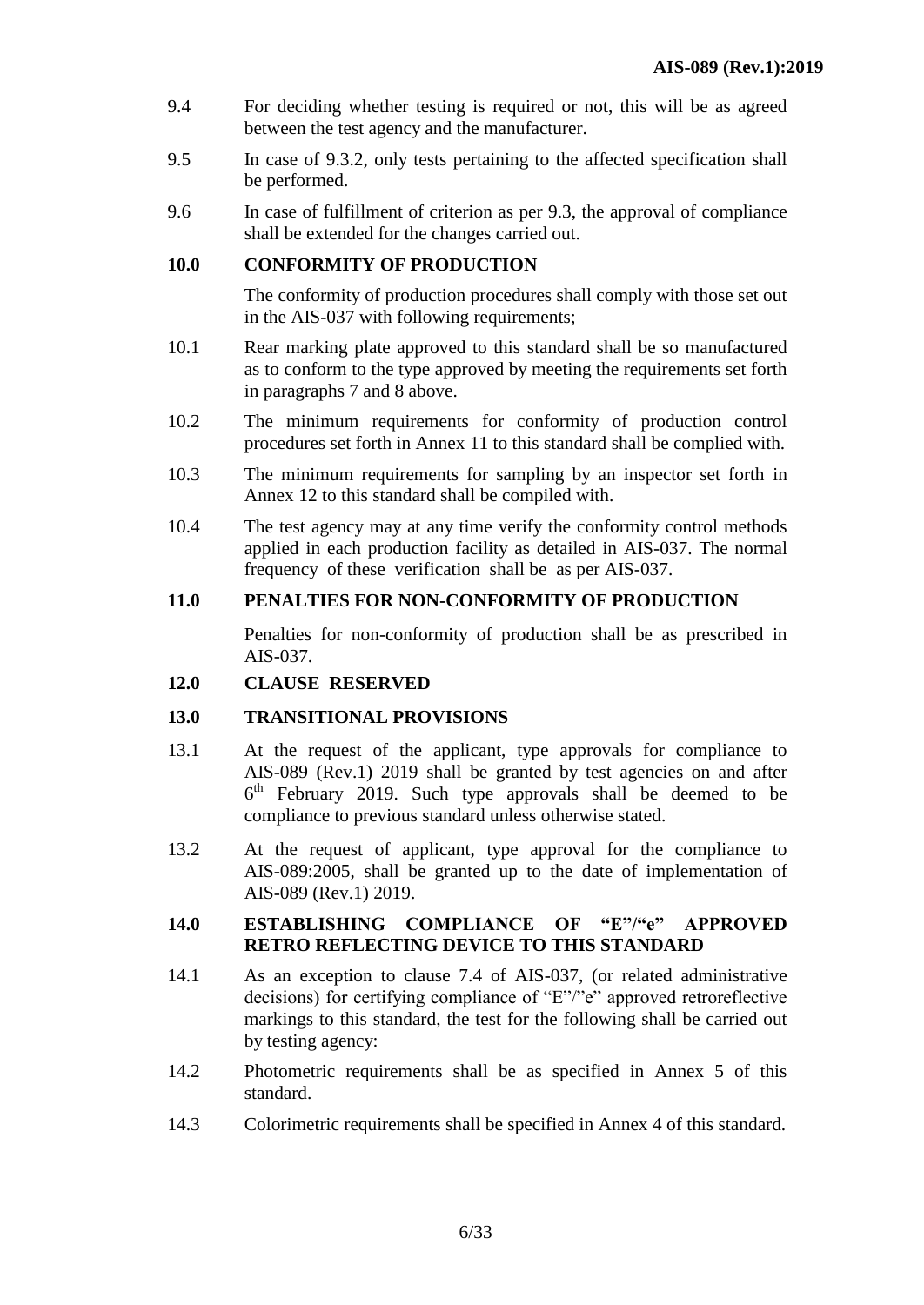#### **15.0 AMENDMENTS TO ECE REGULATIONS AFTER THE LEVEL DESCRIBED IN INTRODUCTION**

#### 15.1 **Supplements**

In case of changes in ECE regulation, which are issued as supplements (Supplements do not affect the earlier type approvals) at the request of applicant, approval of compliance to this standard shall be issued taking into account the changes arising out of such supplement(s) to ECE regulation with approval from Chairman AISC. This shall be incorporated in the test report.

**Note** : Such changes will be considered for inclusion in this standard at the time of its next amendment /revision.

#### 15.2 **Series of amendments**

Changes in UN regulation, which are issued as series of amendments (series of amendments may affect the earlier type approvals) shall not be considered for issuing approval to existing standard.

However, Chairman, AISC may, on a case to case basis, permit to accept latest series of amendments.

This shall be incorporated in the test report.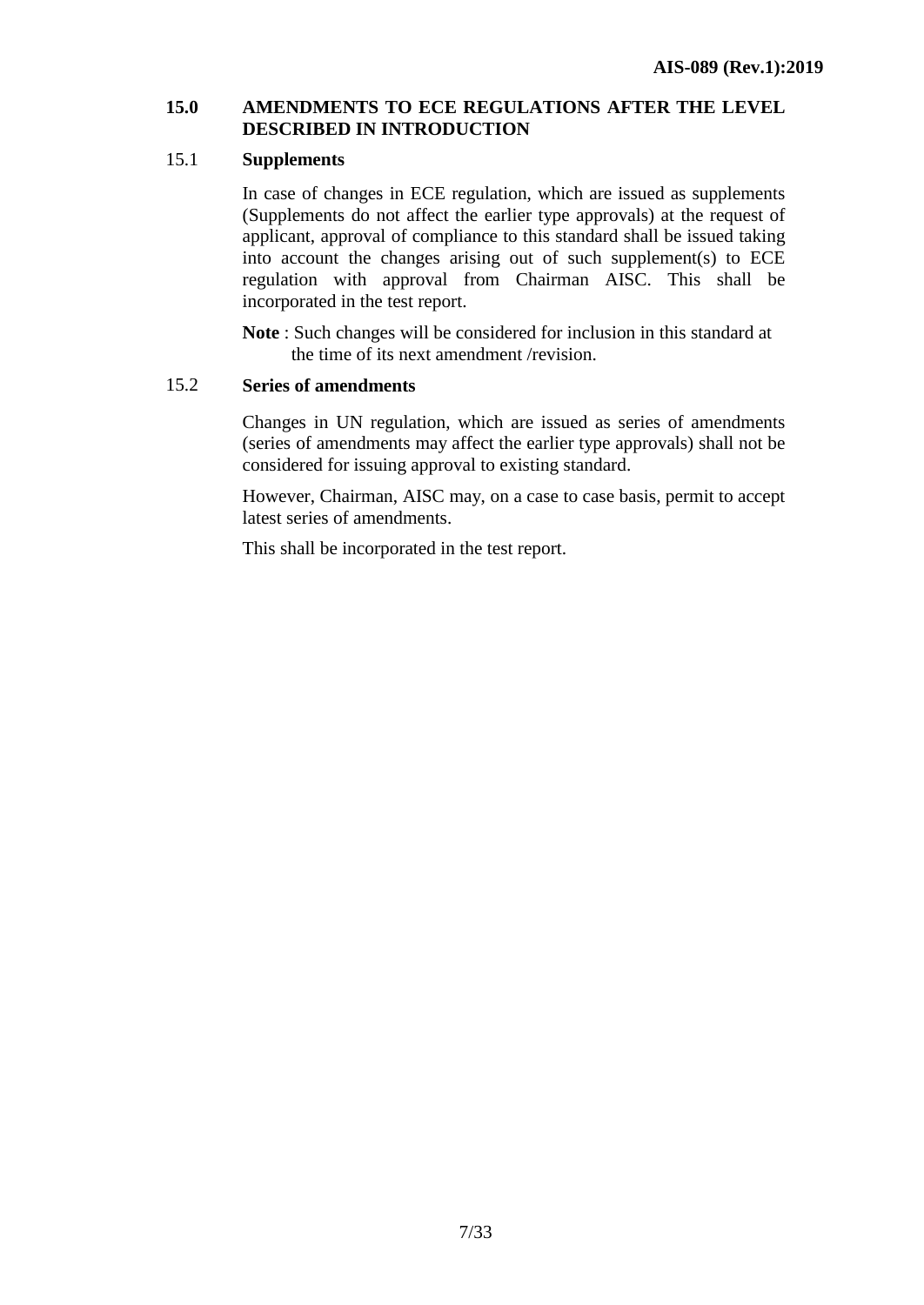**ANNEX 1** (See cl. No. 3.3)

### **THE CIE CO-ORDINATE SYSTEM**



**Figure 1**

| <b>First Axis</b> |                | <b>Illumination Axis</b> | $\alpha$              | Observation angle |
|-------------------|----------------|--------------------------|-----------------------|-------------------|
| Second Axis       | $\overline{O}$ | <b>Observation Axis</b>  | $\beta_1$ , $\beta_2$ | Entrance angles   |
|                   |                | Reference Axis           | $\varepsilon$ :       | Rotation angle    |

The CIE angular system for specifying and measuring retro-reflectors. The first axis is perpendicular to the plane containing the observation axis and the illumination axis. The second axis is perpendicular both to the first axis and to the reference axis. All axes, angles, and directions of rotation are shown positive.

#### **Notes**:

- (a) The principle fixed axis is the illumination axis.
- (b) The first axis is fixed perpendicular to the plane containing the observation and illumination axis.
- (c) The reference axis is fixed in the retro-reflectors and moveable with  $\beta_1$ and  $\beta_2$ .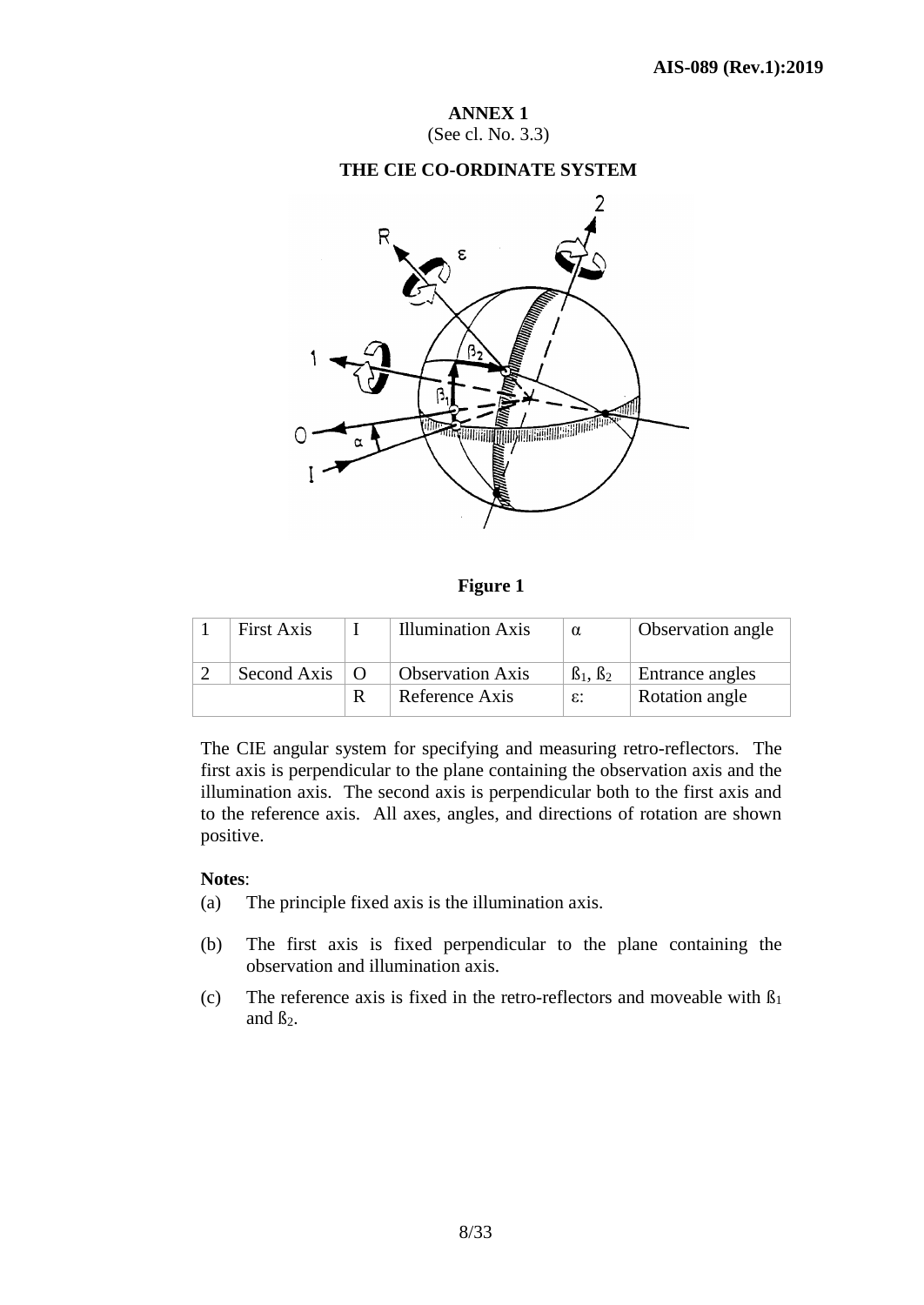

Representation of a goniometer mechanism embodying the CIE angular system for specifying and measuring retro-reflectors. All angles and directions of rotation are shown positive.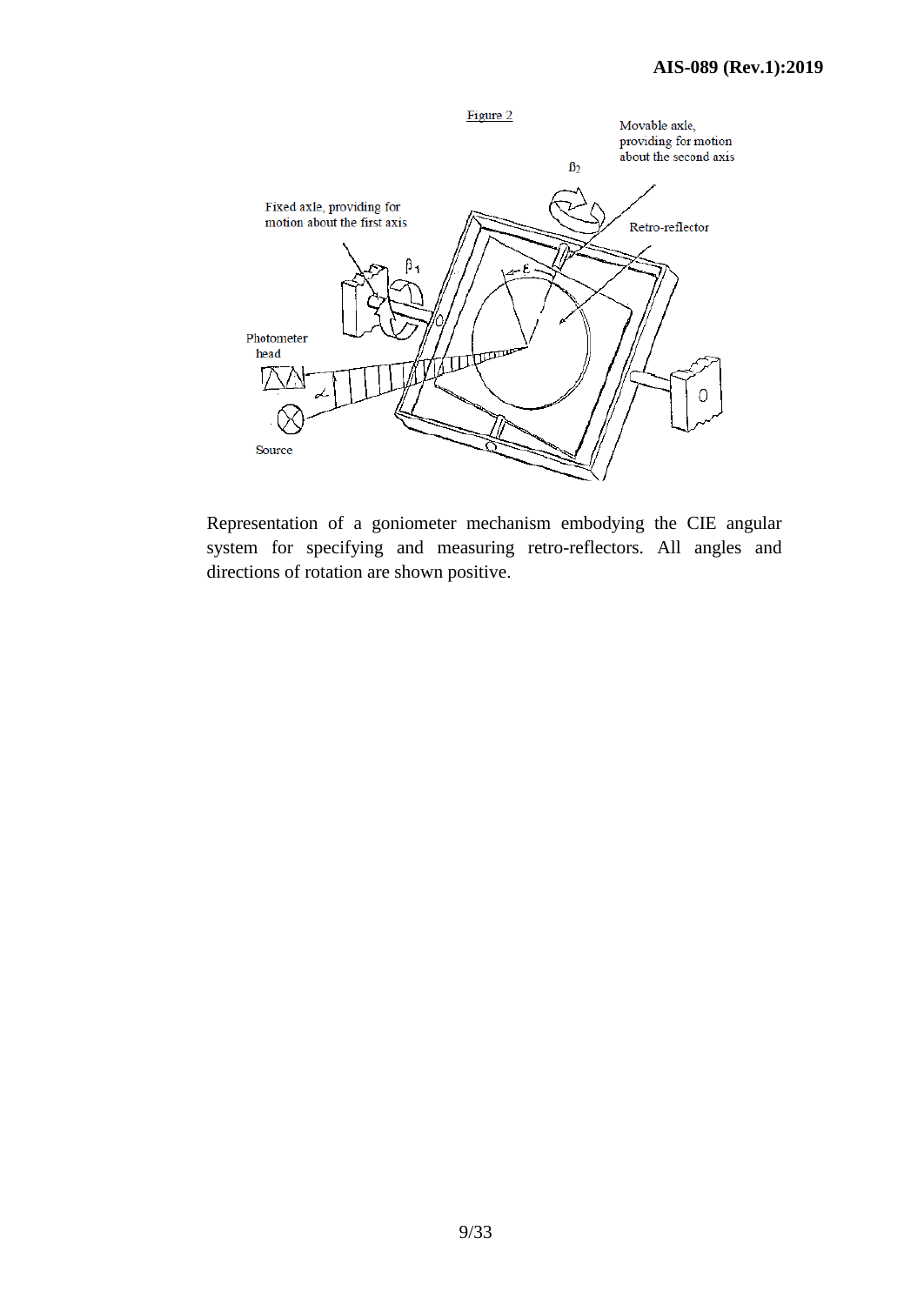#### **TEST PROCEDURE**

#### **TEST SAMPLES**

- **1.0** Two large chevron rear marking plates for trucks and tractors and two large rear marking plates for trailers and semi-trailers (or their equivalent in smaller plates) shall be supplied to the testing laboratory for the various tests to be conducted.
- **2.0** The test samples shall be representative of current production, fabricated in accordance with the recommendations of the manufacturer(s) of the retro-reflective or retro-reflective / fluorescent materials or devices.
- **3.0** After verification of the general specifications (paragraph 7 of the standard) and the specifications of shape and dimensions (Annex 3) the samples shall be subjected to the heat resistance test described in Annex 7 to this standard, prior to the tests described in Annexes 4, 5 and 6.
- **4.0** The photometric and colorimetric measurements may be made on the same sample.
- **5.0** For the other tests, samples which have not undergone any testing should be used.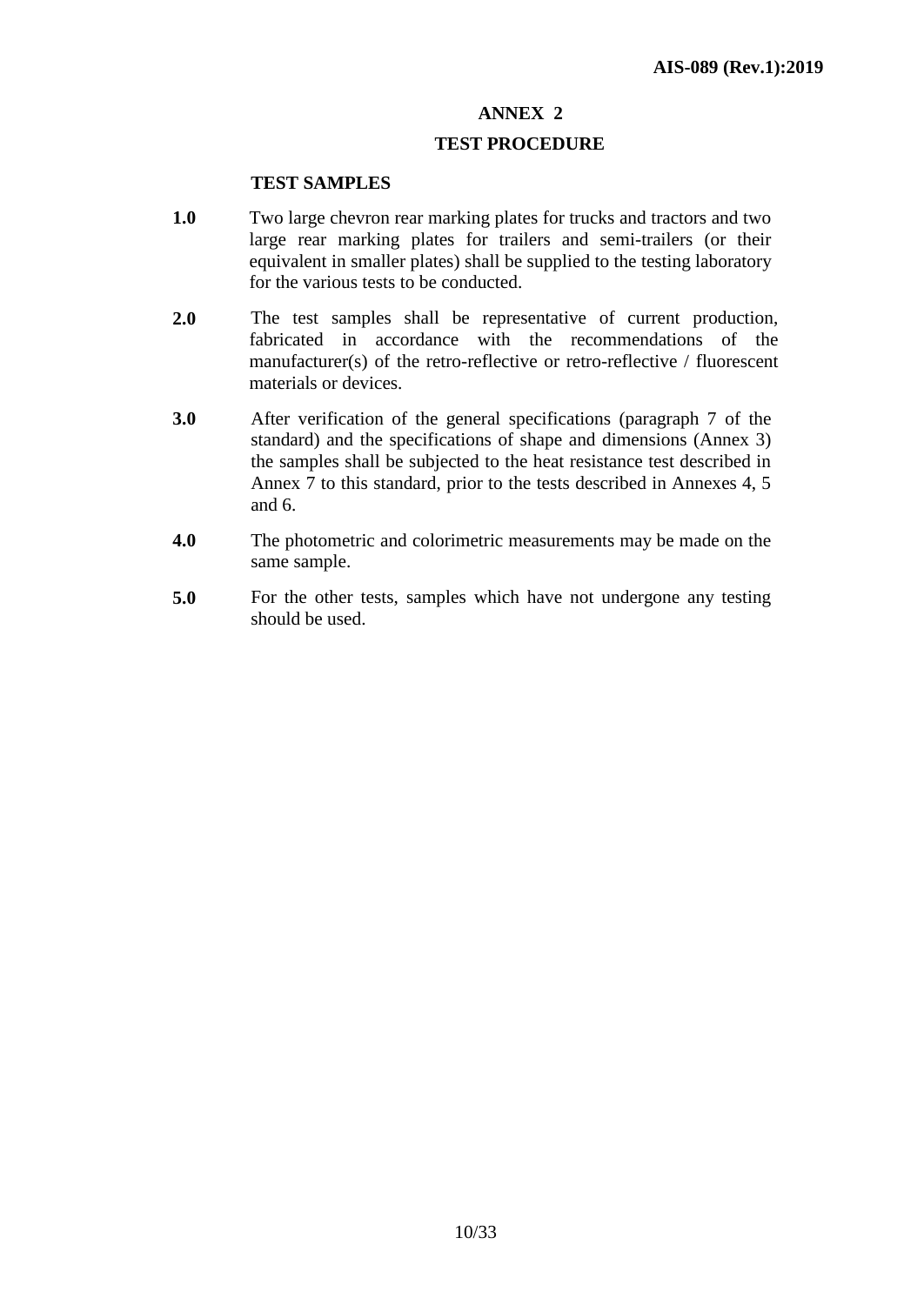#### **SPECIFICATIONS OF SHAPE AND DIMENSIONS SHAPE AND DIMENSIONS OF RETRO- REFLECTIVE / FLUORESCENT REAR MARKING PLATE(S)**

| 1.0       | <b>Shape:</b>      | The plates shall be rectangular in shape for mounting at<br>the rear of vehicles.                                                                                                                                                                                                                                                                                                                                                                                                                                                                                                      |
|-----------|--------------------|----------------------------------------------------------------------------------------------------------------------------------------------------------------------------------------------------------------------------------------------------------------------------------------------------------------------------------------------------------------------------------------------------------------------------------------------------------------------------------------------------------------------------------------------------------------------------------------|
| 2.0       | <b>Pattern:</b>    | For mounting on trailers and semi-trailers, the plates<br>shall have a yellow retro reflective background with a<br>red fluorescent or retro-reflective border;<br>For mounting on non-articulated vehicles (tractors or<br>trucks), the plates shall be of the chevron type with<br>alternate, oblique stripes of yellow retro-reflective and<br>red fluorescent or retro-reflective materials or devices.<br>For mounting of Class 5 devices on non-articulated<br>vehicles, the retro reflective material shall be made with<br>alternate, oblique stripes of white and red colour. |
| 3.0       | <b>Dimensions:</b> | The minimum total summarized length of a set of rear<br>marking plates consisting only of one, two or four<br>marking plates with retro reflective and fluorescent<br>materials shall be 1,130 mm, the maximum total length<br>shall be 2,300 mm.                                                                                                                                                                                                                                                                                                                                      |
| 3.1<br>21 |                    | The width of a rear marking plate shall be:<br>For trucks and tractors: $140 \pm 10$ mm.<br>For trailers and semi-trailers: $200 + 30/5$ mm<br>The length of each near marking plates in a set consisting of two plates                                                                                                                                                                                                                                                                                                                                                                |

3.1 The length of each rear marking plates in a set consisting of two plates for trucks and tractors, as illustrated in figures 1(b) and 1(c) of Annex. 10 may be reduced to a minimum of 130 mm, provided that the width is increased such that the area of each marking is at least  $735 \text{ cm}^2$ , does not exceed  $1725 \text{ cm}^2$  and the marking plates are rectangular.

> Class 5 devices shall incorporate a minimum of 9 standard areas as described in paragraph 3.4. below on large vehicles with available mounting space, but may be reduced to a minimum of 4 standard areas on vehicles with limited mounting space."

- 3.3 The width of the red fluorescent border of the rear marking plates for trailers and semi-trailers shall be 40 mm  $\pm$  1 mm.
- 3.4 The slope of the oblique stripes of the chevron band shall be  $45^{\circ} \pm 5^{\circ}$ . The width of the stripes shall be  $100 \text{ mm} \pm 2.5 \text{ mm}$ .

Prescribed shapes, patterns and dimensional features are illustrated in figures 1 and 2 of Annex 10 to this standard

Class 5 retro-reflective materials shall consist of red and white diagonal stripes each 100 mm wide sloping outwards and downwards at 45°. The basic standard area is a square of 141 mm in length subdivided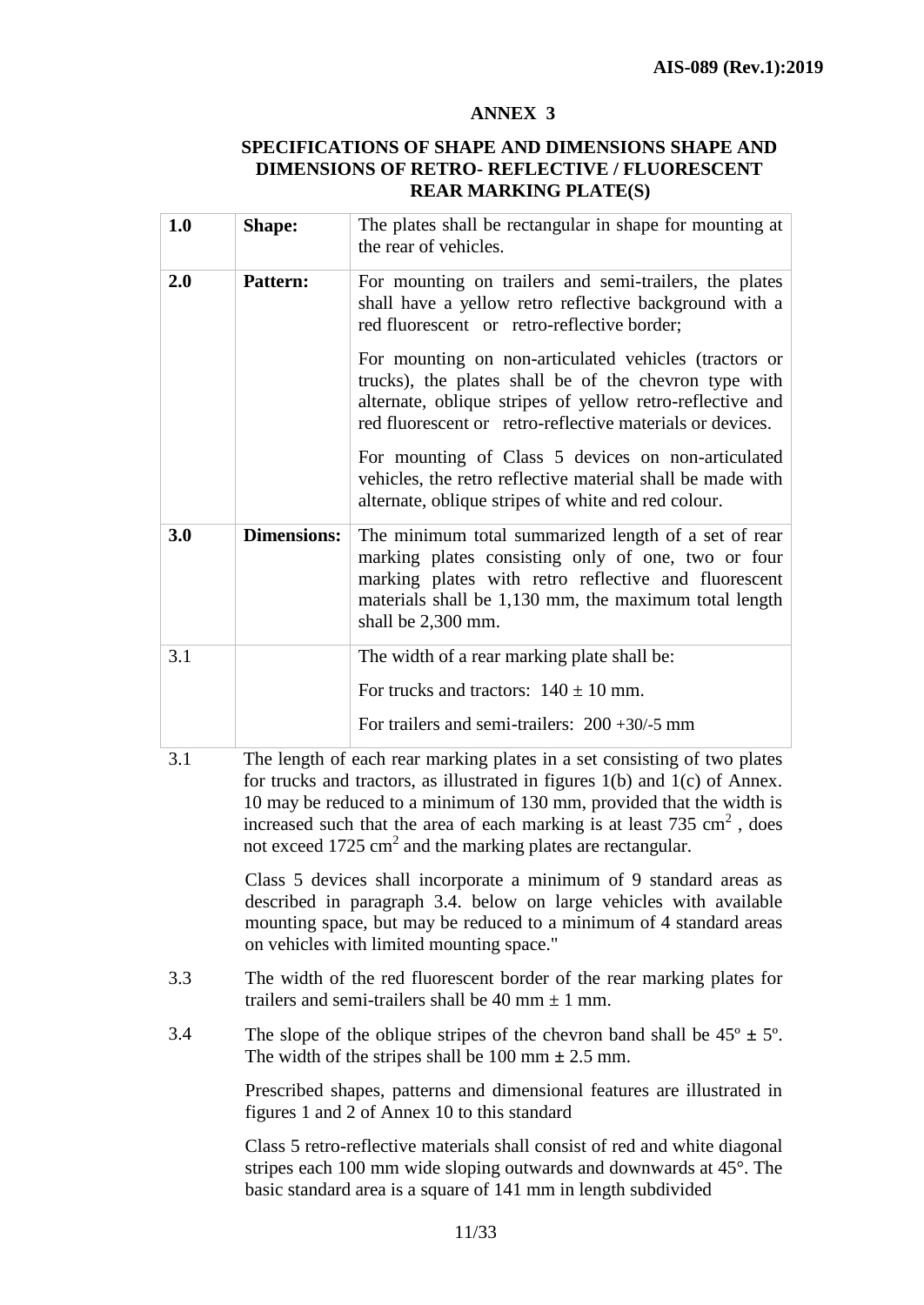diagonally into a white half and red half, which represents one standard area.

Prescribed shapes, patterns and dimensional features of Class 5 devices are illustrated in Figure 3 of Annex 10 to this standard

3.5 Rear marking plates or Class 5 devices supplied in sets shall form matching pairs.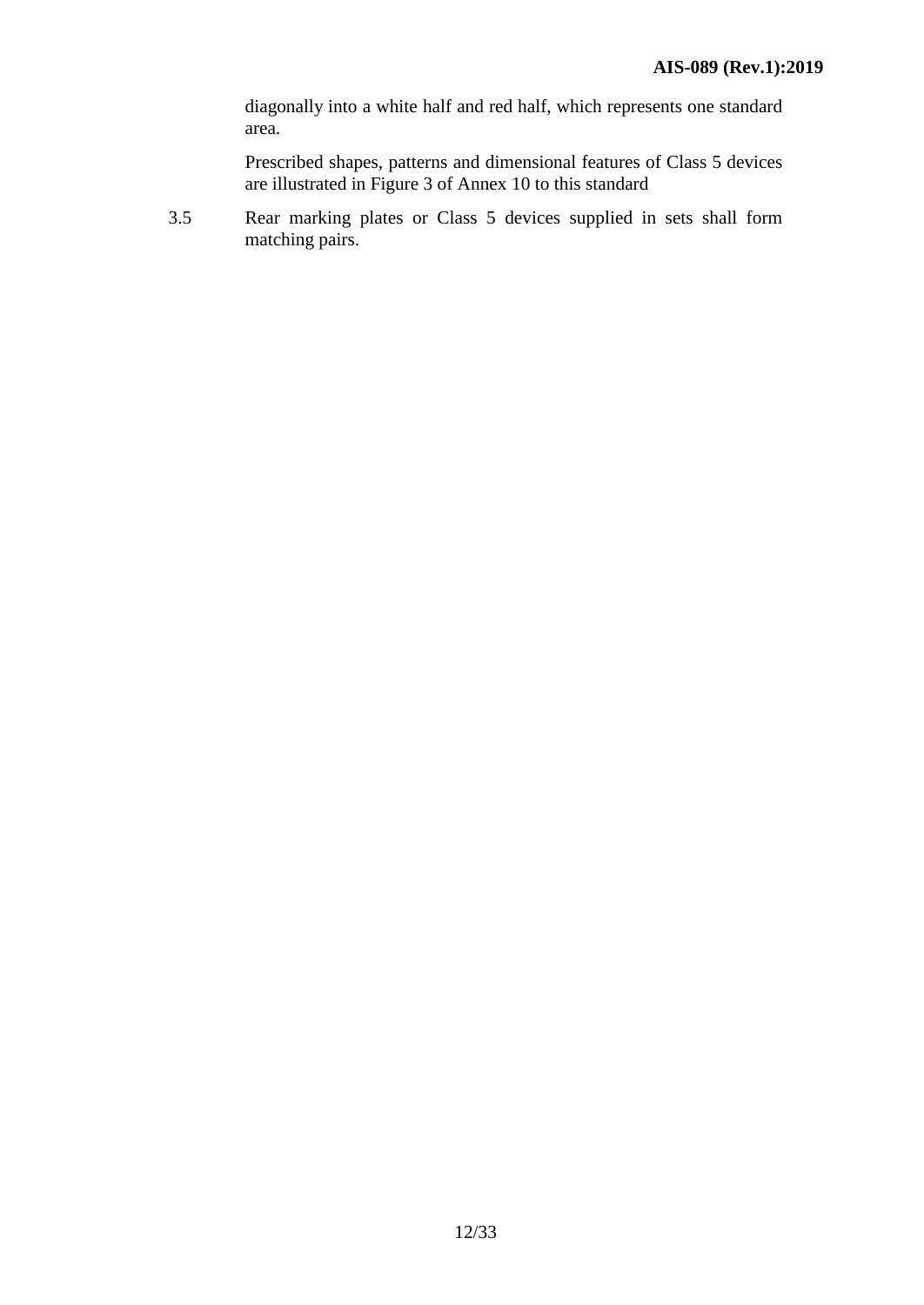### **COLORIMETRIC SPECIFICATIONS**

**1.0** Rear marking plates for heavy vehicles and trailers shall be composed of yellow retro reflective and red retro-reflective or yellow retroreflective and red fluorescent materials or devices.

#### **2.0 Yellow, red or white retro-reflective material**

- 2.1 When measured with a spectrophotometer in accordance with the provisions of CIE document No. 15 (1971) and illuminated with the CIE Standard illuminant D65 at an angle of 45º to the normal and viewed along the normal (45/0 geometry), the colour of the material in new condition shall be within the limits as specified in AIS: 010 (Part 5)(Rev. 2) as amended from time to time.
- 2.1.1. Luminance factor for:
	- (a) Yellow colour shall be  $> 0.16$ .
	- (b) Red colour shall be  $\geq 0.03$ .
	- (c) White colour shall be  $> 0.25$
- 2.1.2 When illuminated by the CIE Standard Illuminant A at an entrance angle  $\beta$ 1 =  $\beta$ 2 = 0° or, if this produces a colourless surface reflection, an angle  $\beta$ 1 =  $\pm$  5°,  $\beta$ 2 = 0°, and measured at an observation angle of 20', the colour of the material in new condition shall be within the limits as specified in AIS: 010 (Part 5)(Rev. 2) as amended from time to time.
	- **Note:** The question of the night-time colours of retro reflective materials is at present being studied by CIE/TC/1.6; the above limits are therefore only provisional and will be revised later after CIE TC 1.6 has completed its work.

# **3.0 Red fluorescent material**

- 3.1. When measured with a spectrophotometer in accordance with the provisions of CIE document No. 15 (1971) and illuminated polychromatically with the CIE Standard Illuminant D65 at an angle 45º to the normal and viewed along the normal (geometry 45/0), the colour of the material in new condition shall be within the limits as specified in AIS: 010 (Part 5) (Rev. 2) as amended from time to time.
- 3.1.1. "Luminance factor for red colour shall be  $\geq 0.30$

#### **4.0 Compliance with the colorimetric specification shall be verified by a visual comparison test.**

If any doubt remains after this test, conformity with the colorimetric specification shall be verified by determining the trichromatic co-ordinates of the most doubtful sample.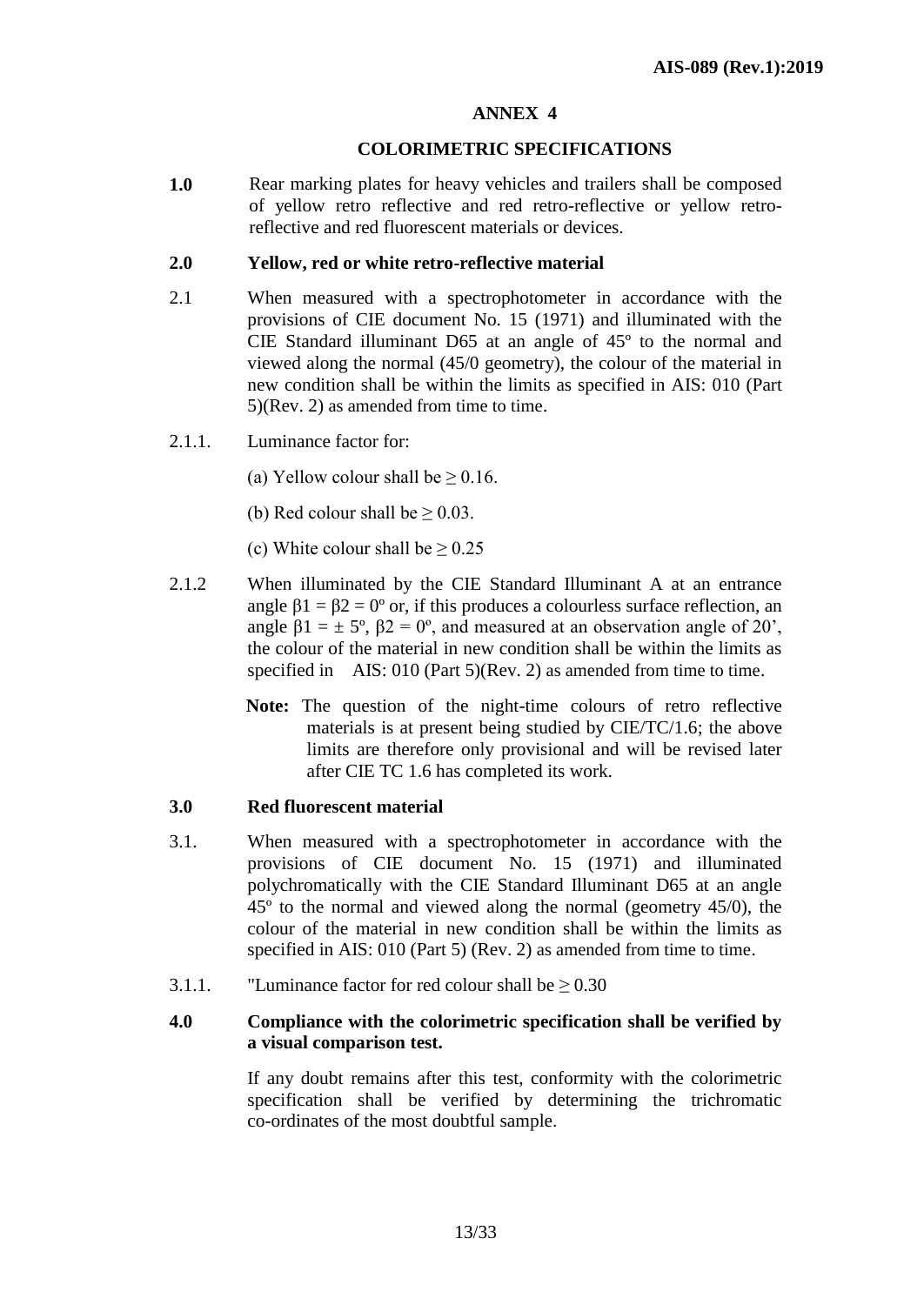#### **PHOTOMETRIC SPECIFICATIONS**

### **1.0 Photometric properties**

1.1 When illuminated with a CIE standard d Illuminant A and measured as recommended by CIE TC 2.3 (CIE Publication No. 54, 1982), the coefficient of retro reflection R' in candelas per lux per square metre of the yellow retro reflective area in new condition shall be at least as indicated in Table 1 or 2, according to the class. Devices of Class 1 and Class 2 shall fulfil the values in Table1, devices of Class 3 and Class 4 those in Table 2.

| <b>Table 1</b>                                           |                       |             |             |              |             |  |  |
|----------------------------------------------------------|-----------------------|-------------|-------------|--------------|-------------|--|--|
| Coefficient of Retro-reflection R' $(cd.m^{-2}.lx^{-1})$ |                       |             |             |              |             |  |  |
| <b>Observation angle</b>                                 | <b>Entrance Angle</b> |             |             |              |             |  |  |
| $\alpha(')$                                              | $\beta$ ( $\degree$ ) |             |             |              |             |  |  |
| 20'                                                      | B <sub>1</sub>        | $0^{\circ}$ | $0^{\circ}$ | $0^{\circ}$  | $0^{\circ}$ |  |  |
|                                                          | B2                    | $5^\circ$   | $30^\circ$  | $40^{\circ}$ | $60^\circ$  |  |  |
| Coefficient R'<br>$(cd.m^{-2}.lx^{-1})$                  | Colour:<br>yellow     | 300         | 180         | 75           | 10          |  |  |

| <b>Table 2</b>                                           |                       |             |             |                |             |  |  |
|----------------------------------------------------------|-----------------------|-------------|-------------|----------------|-------------|--|--|
| Coefficient of Retro-reflection R' $(cd.m^{-2}.lx^{-1})$ |                       |             |             |                |             |  |  |
| <b>Observation angle</b>                                 | <b>Entrance Angle</b> |             |             |                |             |  |  |
| $\alpha(')$                                              | $\beta$ ( $\degree$ ) |             |             |                |             |  |  |
|                                                          | B <sub>1</sub>        | $0^{\circ}$ | $0^{\circ}$ | $0^{\circ}$    | $0^{\circ}$ |  |  |
| 20'                                                      | B2                    | $5^\circ$   | $30^\circ$  | $40^{\circ}$   | $60^\circ$  |  |  |
|                                                          | Colour                |             |             |                |             |  |  |
| Coefficient R'                                           | Yellow                | 300         | 180         | 75             | 10          |  |  |
| $(cd \cdot m^{-2} \cdot lx^{-1})$                        | Red                   | 10          | 7           | $\overline{A}$ |             |  |  |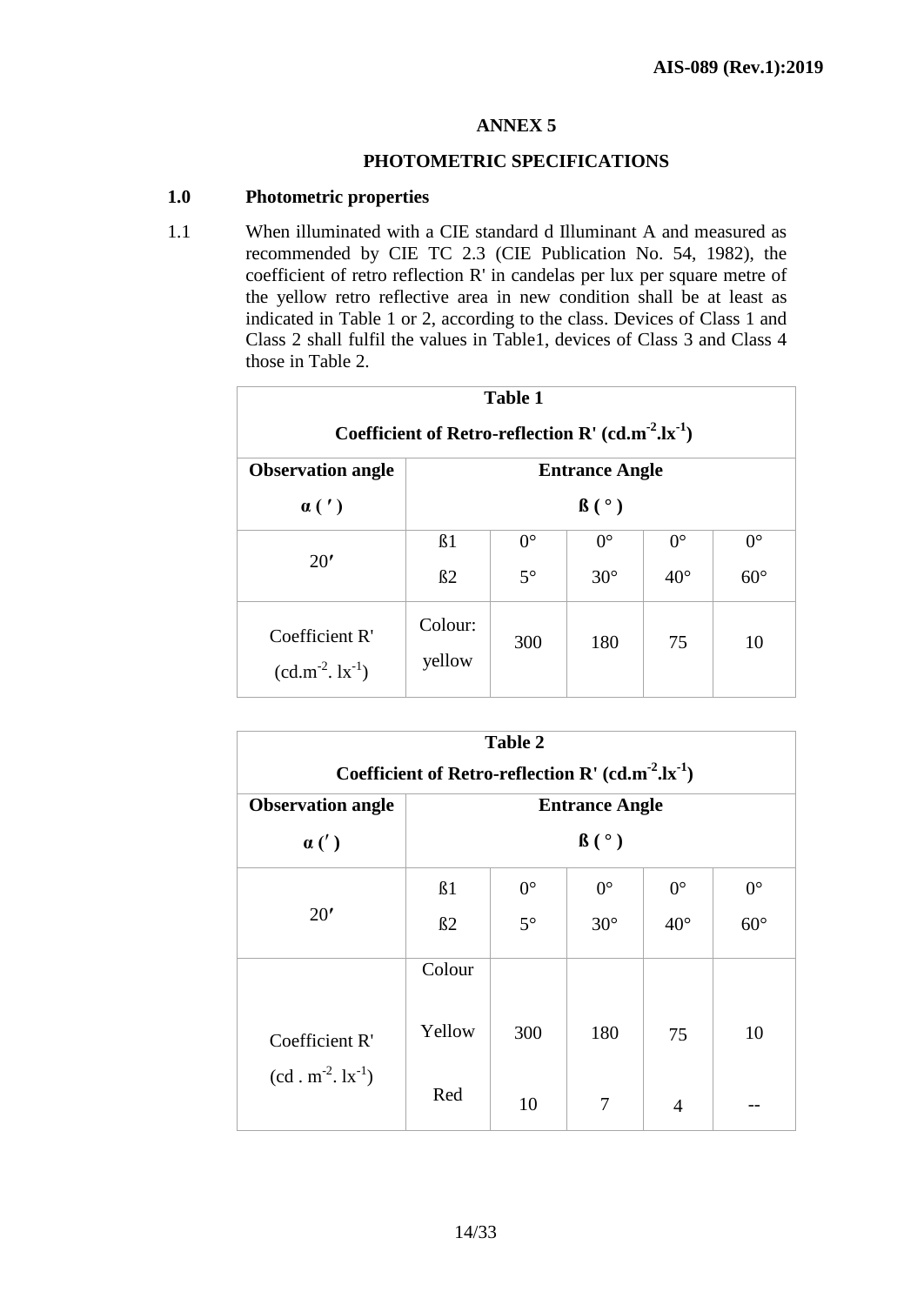When illuminated with a CIE Standard Illuminant A and measured as recommended by CIE TC 2.3 (CIE Publication No. 54, 1982), the coefficient of retro-reflection R' in candelas per square meter per lux of the yellow**,** white or red retro-reflective area in new condition shall be at least as indicated in Tables 1, 2 or 3, according to the Class. Devices of Class 1 and Class 2 shall fulfil the values in Table 1, devices of Class 3 and Class 4 those in table 2, devices of Class 5 those in Table 3.

| Table 3<br>Coefficient of retro-reflection R' $[cd.m^{-2}.lx^{-1}]$    |           |       |             |             |              |             |
|------------------------------------------------------------------------|-----------|-------|-------------|-------------|--------------|-------------|
| <b>Observation</b><br>Entrance angle $\beta$ [°]<br>angle $\alpha$ ['] |           |       |             |             |              |             |
| $20^{\circ}$                                                           | $\beta_1$ |       | $0^{\circ}$ | $0^{\circ}$ | $0^{\circ}$  | $0^{\circ}$ |
|                                                                        | $\beta_2$ |       | $5^\circ$   | $30^\circ$  | $40^{\circ}$ | $60^\circ$  |
| Coefficient<br>R'<br>$[cd.m^{-2}.lx^{-1}]$                             | Colour    | White | 450         | 200         | 90           | 16          |
|                                                                        |           | Red   | 120         | 30          | 10           | 2           |

1.2 The subtended angle at the sample shall not be larger than 80'.

# 1.3 **Luminance factor**

The Luminance factor ß shall be at least as indicated in Table 4

| <b>Table 4</b>               |             |  |  |  |  |  |
|------------------------------|-------------|--|--|--|--|--|
| <b>Luminance Factor ß</b>    |             |  |  |  |  |  |
| Luminance factor ß<br>Colour |             |  |  |  |  |  |
| Red                          | $\geq 0.03$ |  |  |  |  |  |
| Yellow                       | $\geq 0.16$ |  |  |  |  |  |
| White                        | $\geq 0.25$ |  |  |  |  |  |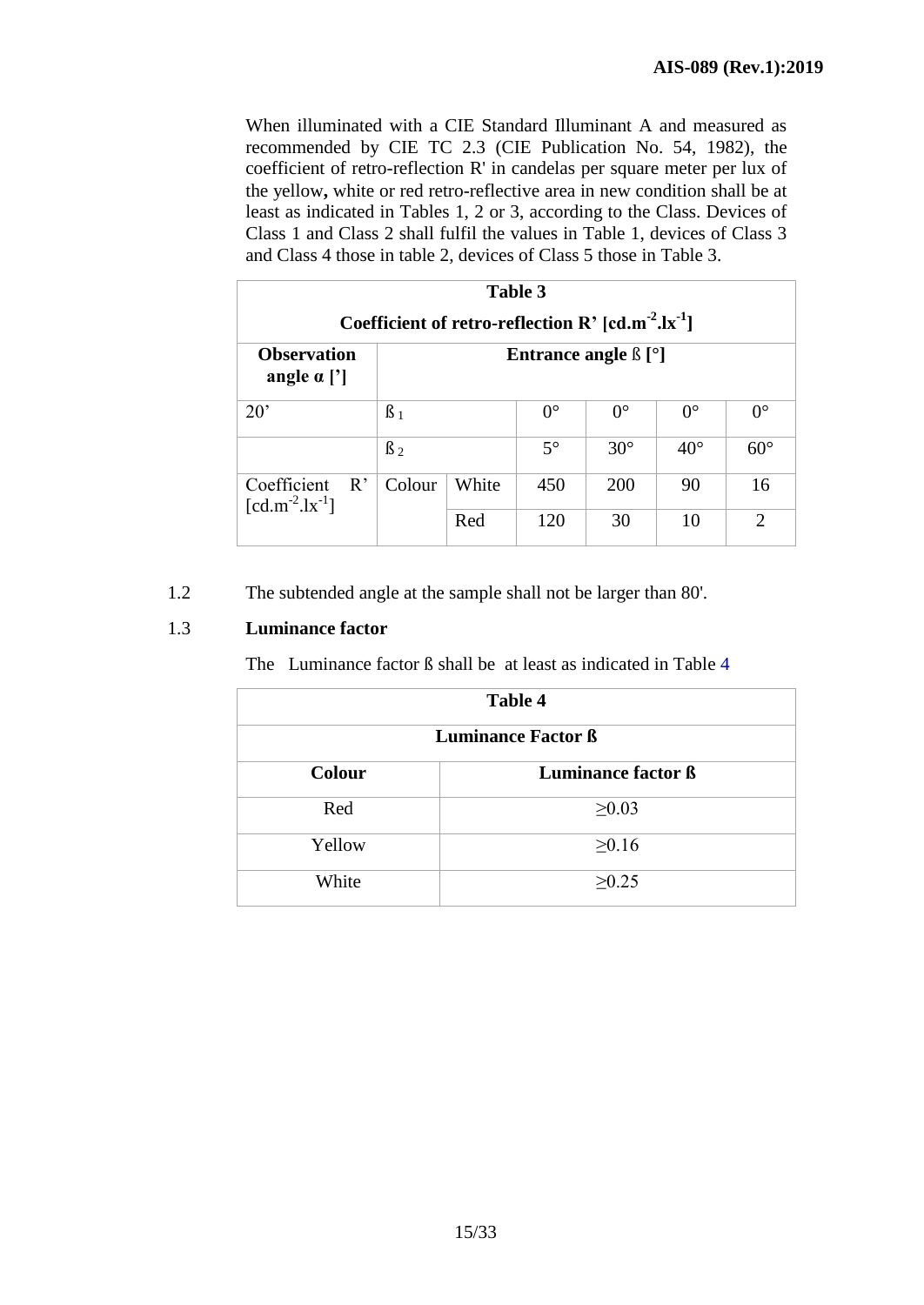#### **RESISTANCE TO EXTERNAL AGENTS**

#### **1.0 Resistance to weathering**

1.1 **Procedure** - For each test, two specimens of a sample unit (see paragraph 3.1.2 of this standard) are taken. One specimen shall be stored in a dark and dry container for subsequent use as "reference unexposed specimen".

> The second specimen shall be subjected to a source of illumination in accordance with ISO Standard 105 - B02 - 1978, Section 4.3.1; the retro reflective material shall be exposed until blue standard No. 7 has faded to No. 4 on the grey scale and the fluorescent material until blue standard No. 5 has faded to No. 4 on the grey scale. After the test, the specimen shall be washed in a dilute neutral detergent solution, dried and examined for conformity with the requirements specified in paragraphs 1.2 to 1.4.

1.2 **Visual appearance** - No area of the exposed specimen shall show any evidence of cracking, scaling, pitting, blistering, delamination, distortion, chalking, staining or corrosion.

> There shall be no shrinkage in excess of 0.5 percent in any linear direction and no evidence of adhesion failure such as edge lifting from the substrate.

- 1.3. **Colour fastness** The colours of the exposed specimen shall still meet the requirements specified in Annex 4."
- 1.4 Effect on the coefficient of retro reflection of the retro reflective material:
- 1.4.1 For this check, measurement shall be made only at an observation angle of 20' and an entrance angle of 5º by the method given in Annex 5.
- 1.4.2 The coefficient of retro reflection of the exposed specimen when dry shall be not less than 80 per cent of the value in Annex 5, Table 1.
- **2.0 Resistance to corrosion** (ISO Standard 3768)
- 2.1 A specimen of the sample unit shall be subjected to the action of a saline mist for 48 hours comprising two periods of exposure of 24 hours each, separated by an interval of 2 hours during which the specimen is allowed to dry.

The saline mist shall be produced by atomizing at a temperature of  $35^{\circ}$   $\pm$ 2°C a saline solution obtained by dissolving 5 parts by weight of sodium chloride in 95 parts of distilled water containing not more than 0.02 per cent of impurities.

2.2 Immediately after completion of the test, the sample shall show no sign of corrosion liable to impair the efficiency of the device.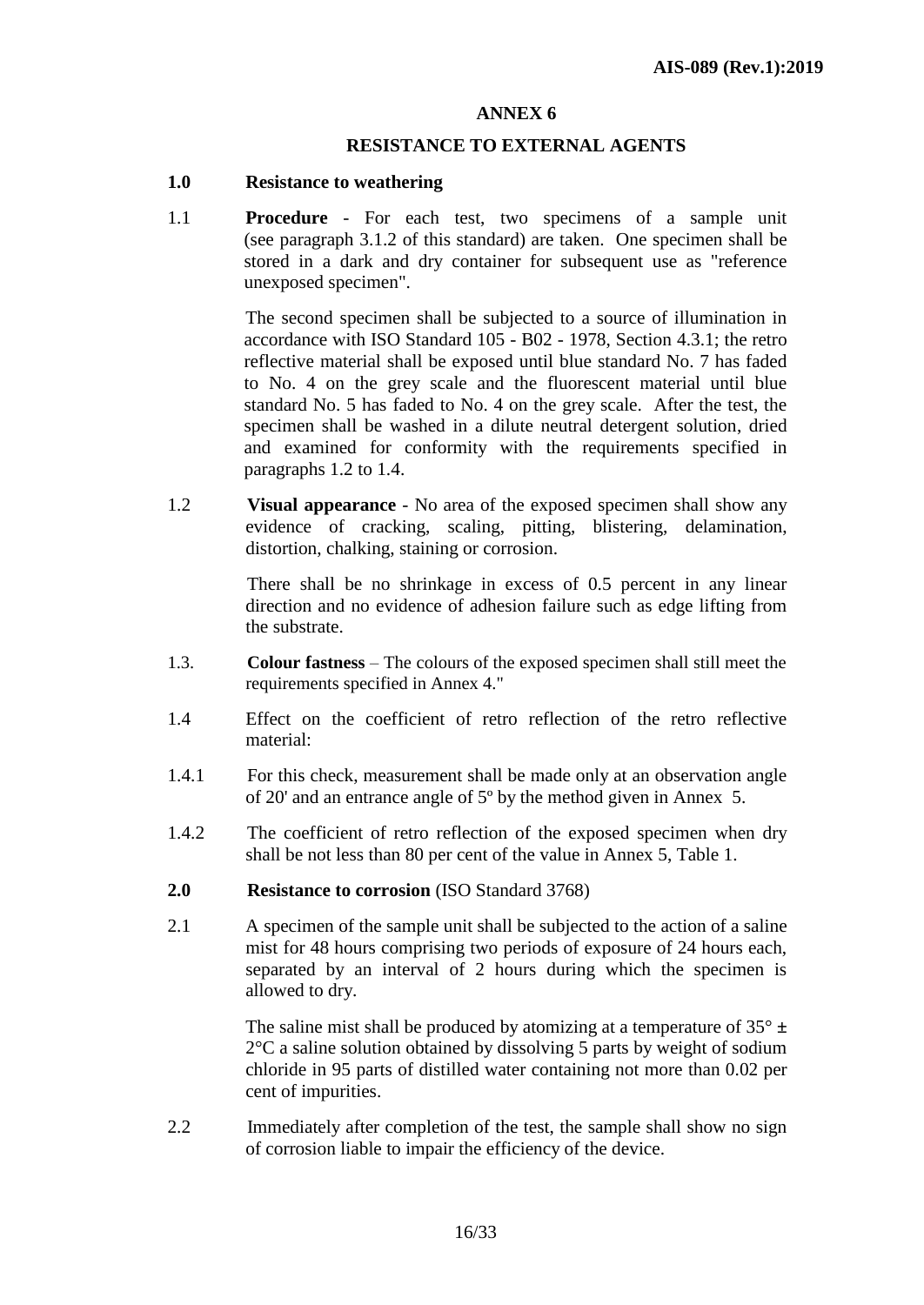2.2.1 The coefficient of 'Retro reflection R' of the retro reflective areas, when measured after a recovery period of 48 hours as specified in paragraph 1 of Annex 5, at an entrance angle of 5º and an observation angle of 20', shall be not less than the value in Annex 5, Table 1. Before measuring, the surface shall be cleaned to remove salt deposits from the saline mist.

## **3.0 Resistance to fuels**

A section of a sample unit not less than 300 mm long shall be immersed in a mixture of n-heptane and toluol, 70 per cent and 30 per cent by volume, for one minute.

After removal, the surface shall be wiped dry with a soft cloth and shall not show any visible change, which would reduce its effective performance.

- **4.0 Bonding strength** (in the case of adhesive materials)
- 4.1. The adhesion of retro-reflective materials shall be determined after 24 hours curing time by utilizing a 90-degree peel on a tensile strength testing Machine.
- 4.2 The adhesion of laminated or coated retro reflective and fluorescent materials shall be determined.
- 4.3 The coated materials, of whatever kind, shall not be removable without tools or without damaging the material.
- 4.4 The laminated materials (adhesive films) shall need a force of at least 10 N per 25 mm width, at a speed of 300 mm per minute, to be removed from the substrate.

# **5.0 Resistance to water**

A section of a sample unit not less than 300 mm long shall be immersed in distilled water at a temperature of  $23^{\circ} \pm 5^{\circ}$  C for a period of 18 hours; it shall then be left to dry for 24 hours under normal laboratory conditions.

After completion of the test, the section shall be examined. No part inside 10 mm from the cut edge shall show evidence of deterioration which would reduce the effectiveness of the plate.

#### **6.0 Resistance to impact** (except for plastics corner-cube reflectors)

When a 25 mm diameter solid steel ball is dropped from a height of 2 m onto the retro reflective and fluorescent surfaces of a supported plate, at an ambient temperature of  $23^{\circ} \pm 2^{\circ}$  C, the material shall show no cracking or separation from the substrate at a distance of more than 5 mm from the impacted area.

#### **7.0 Resistance to cleaning**

#### 7.1 **Manual cleaning**

7.1.2 A test example smeared with a mixture of detergent lubricating oil and graphite shall be easily cleaned without damage to the retro reflective or fluorescent surfaces when wiped with a mild aliphatic solvent such as n-heptane, followed by washing with a neutral detergent.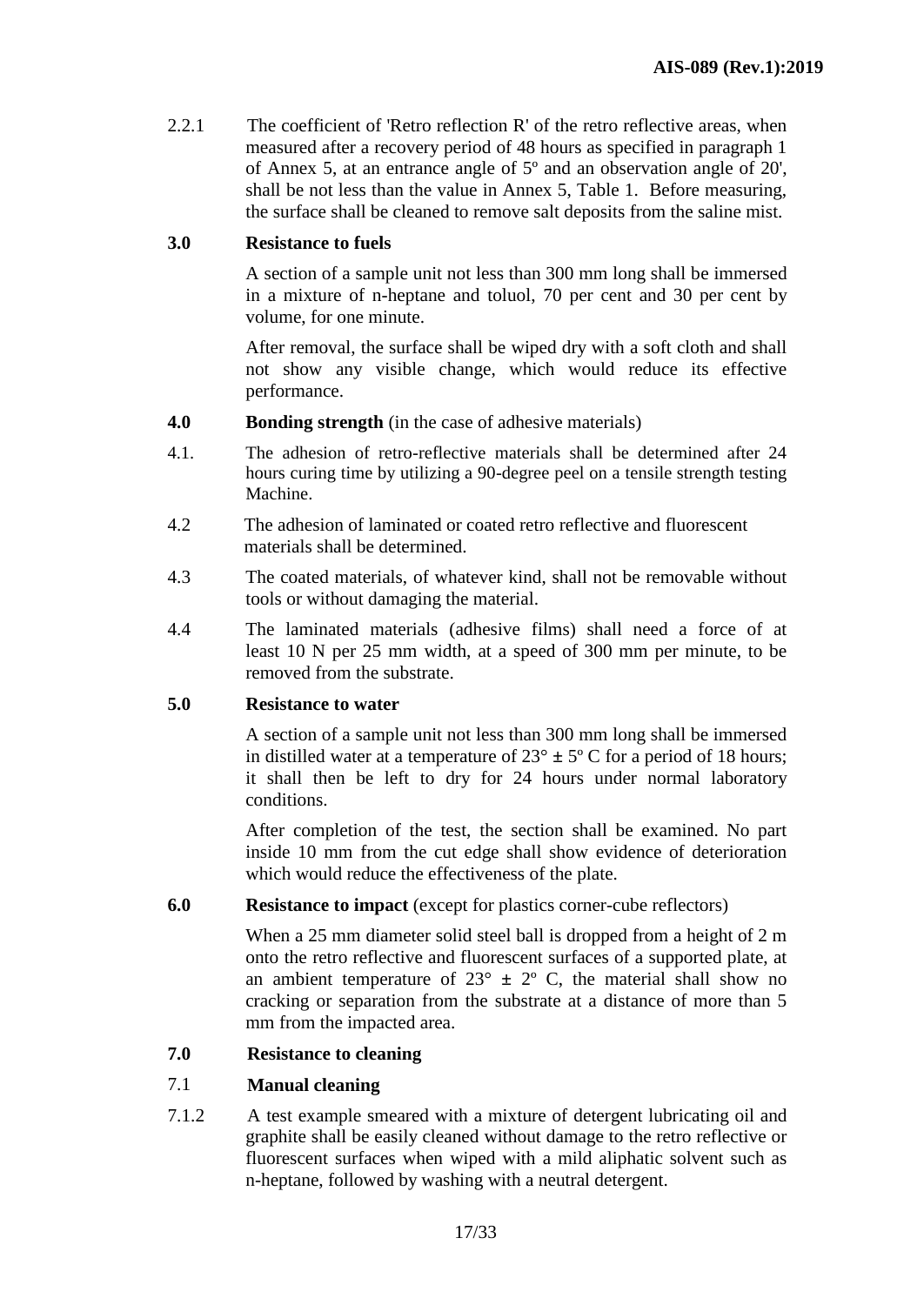# 7.2. **Power washing**

- 7.2.1. When subjected to a continuous spraying action for 60 seconds on the test component in its normal mounting conditions, a test sample shall show no damage to the retro-reflective surface or delamination from the substrate or separation from the sample mounting surface under the following set-up parameters:
	- (a) Water/wash solution pressure  $8 \pm 0.2$  MPa;
	- (b) Water/wash solution temperature  $60^{\circ}$  5  $^{\circ}$ C;
	- (c) Water/wash solution flow rate  $7 \pm 1$  l/min;
	- (d) The tip of the cleaning wand to be positioned at distance of 600  $\pm$ 20 mm away from the retro-reflective surface;
	- (e) Cleaning wand to be held at no greater angle than 45 degrees from perpendicular to the retro-reflective surface;
	- (f) 40 degree nozzle creating wide fan pattern.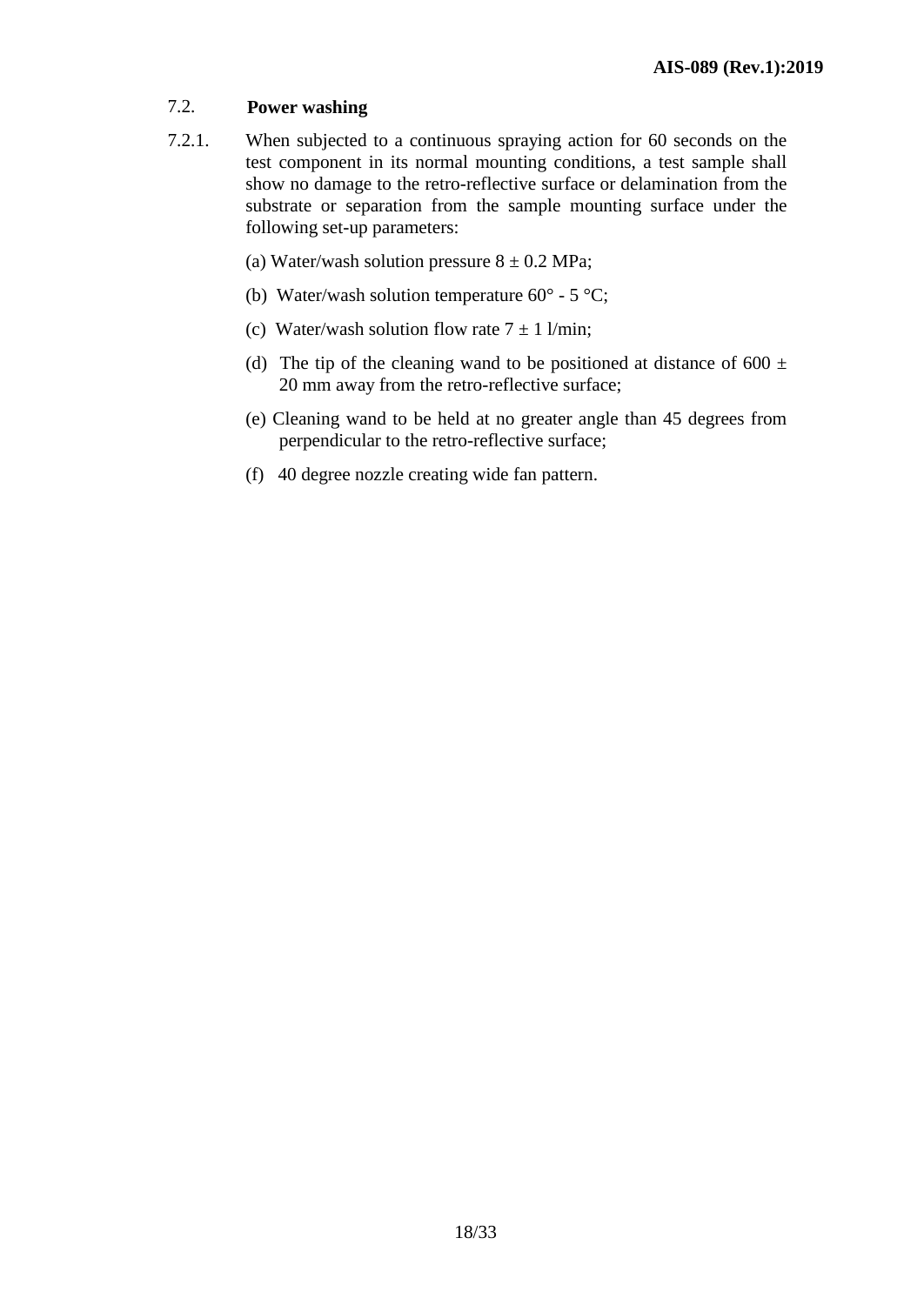#### **RESISTANCE TO HEAT**

- **1.0** A section of a sample unit not less than 300 mm long shall be kept for 12 hours (in the case of moulded plastics reflectors this time shall be 48 hours) in a dry atmosphere at a temperature of  $65^{\circ} \pm 2^{\circ}C$ , after which the sample shall be allowed to cool for 1 hour at  $23 \pm 2$ °C. It shall then be kept for 12 hours at a temperature of  $-20^{\circ} \pm 2^{\circ}C$ .
- 1.1 The sample shall be examined after a recovery time of 4 hours under normal laboratory conditions.
- **2.0** After this test, no cracking or appreciable distortion of the surfaces, particularly of the optical units, shall be evident.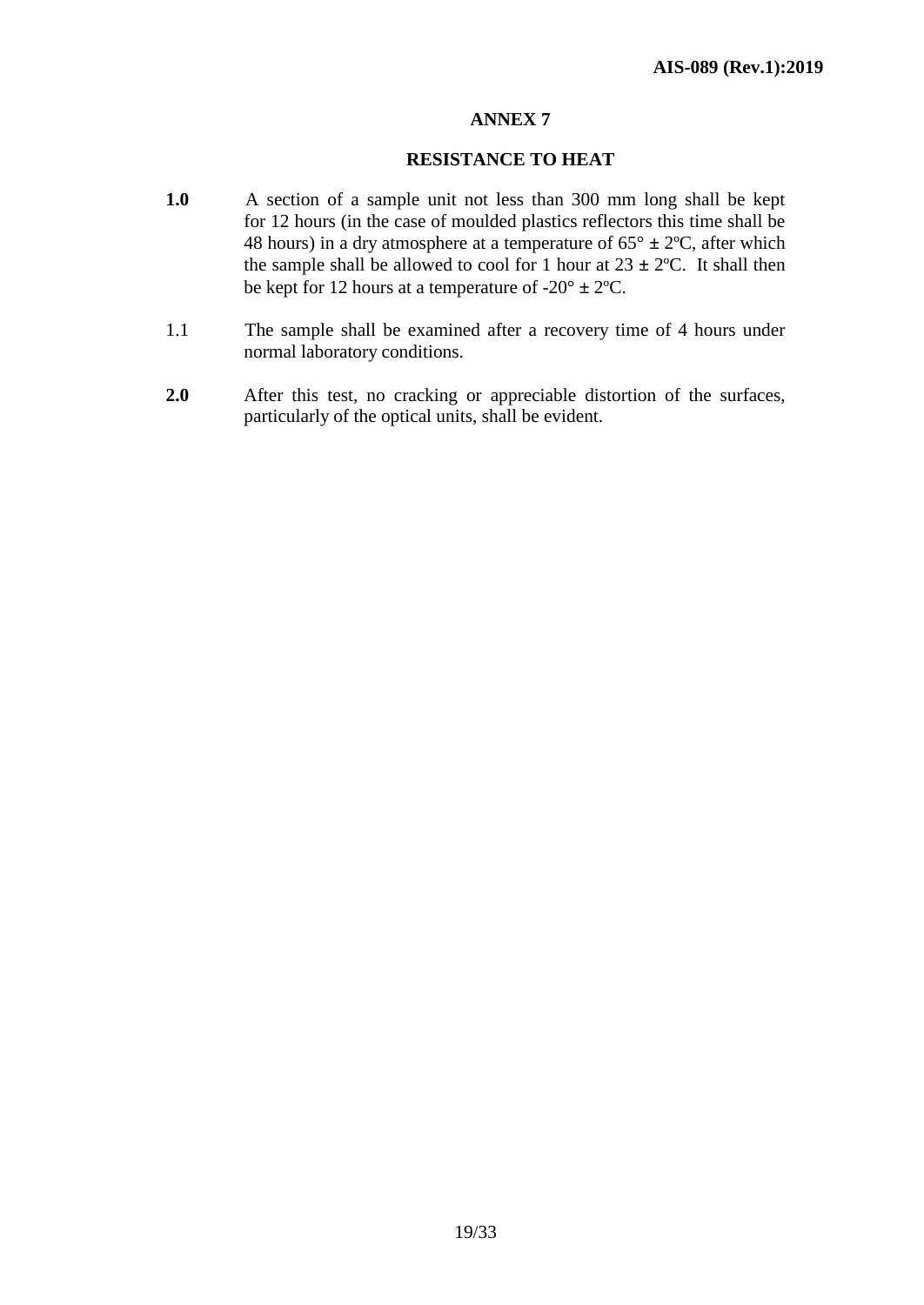#### **RIGIDITY OF THE PLATES**

- **1.0** The rear marking plate shall be placed on two supports in such a way that the supports are parallel to the shorter edge of the plate and the distance from either support to the adjacent edge of the plate shall not exceed L/10, where L is the greater overall dimension of the plate. The plate shall then be loaded with bags of shot or of dry sand to a uniformly distributed pressure of 1.5  $kN/m^2$ . The deflection of the plate shall be measured at a point midway between the supports.
- **2.0** When tested as described in paragraph 1 above, the maximum deflection of the plate under the test load shall not exceed one twentieth of the distance between the supports in paragraph 1 and the residual deflection after removal of the load shall not exceed one fifth of the measured deflection under load.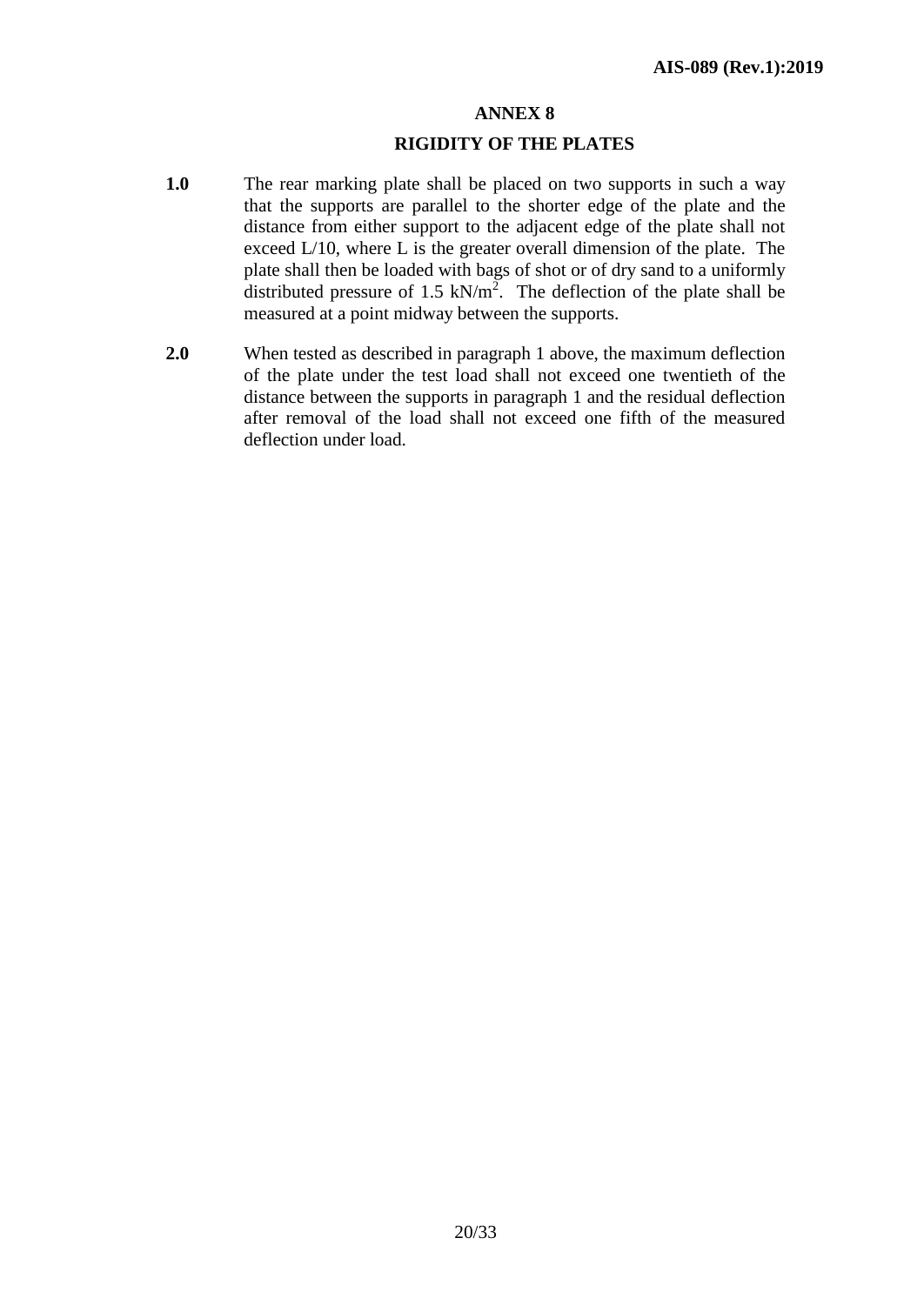# **ANNEX 9** (Reserved)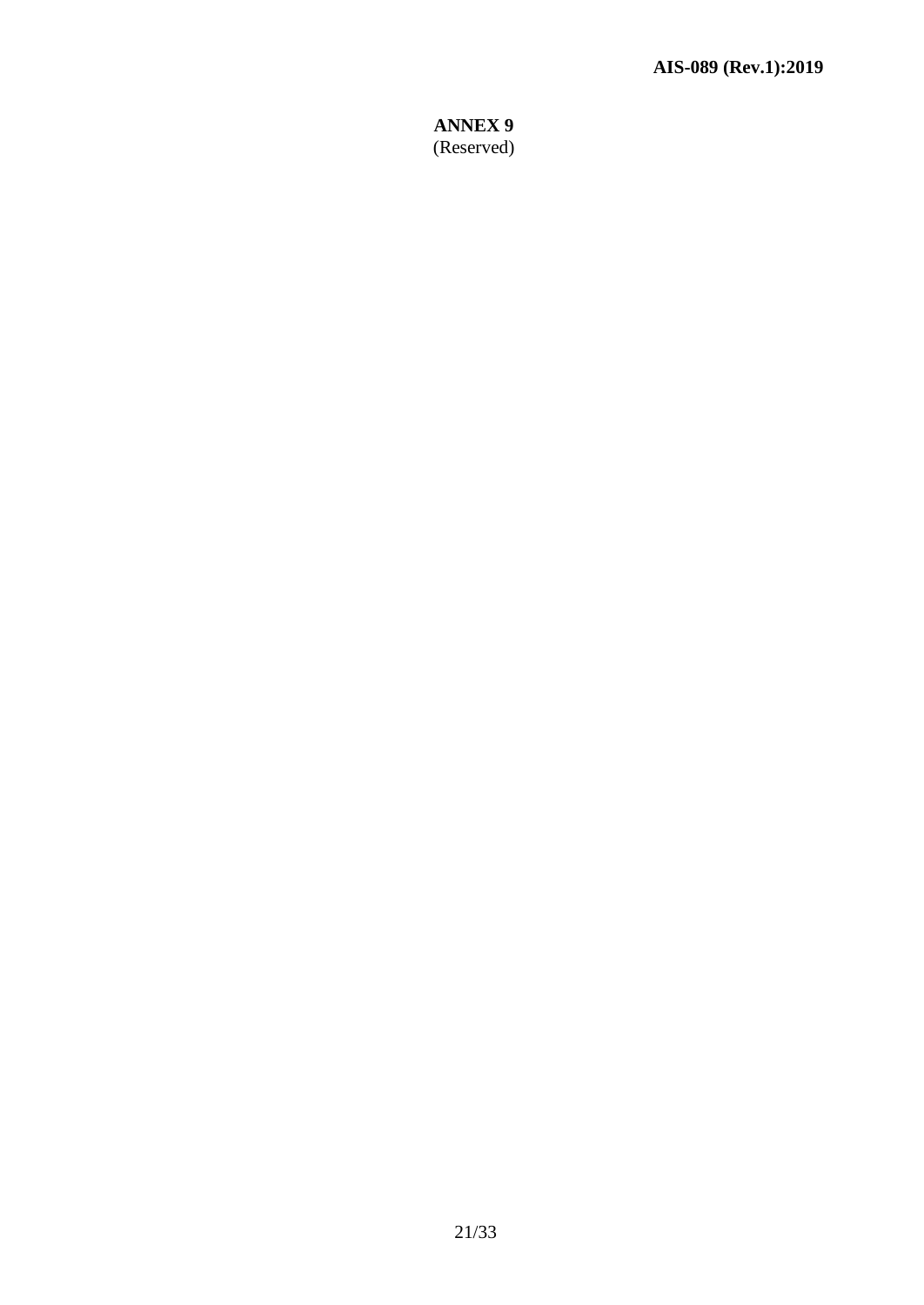# **ANNEX 10** (See Annex 3, cl. 3)

#### **REAR MARKING PLATES FOR TRUCKS AND TRACTORS (Class 1 and Class 3)**



 **Figure 1**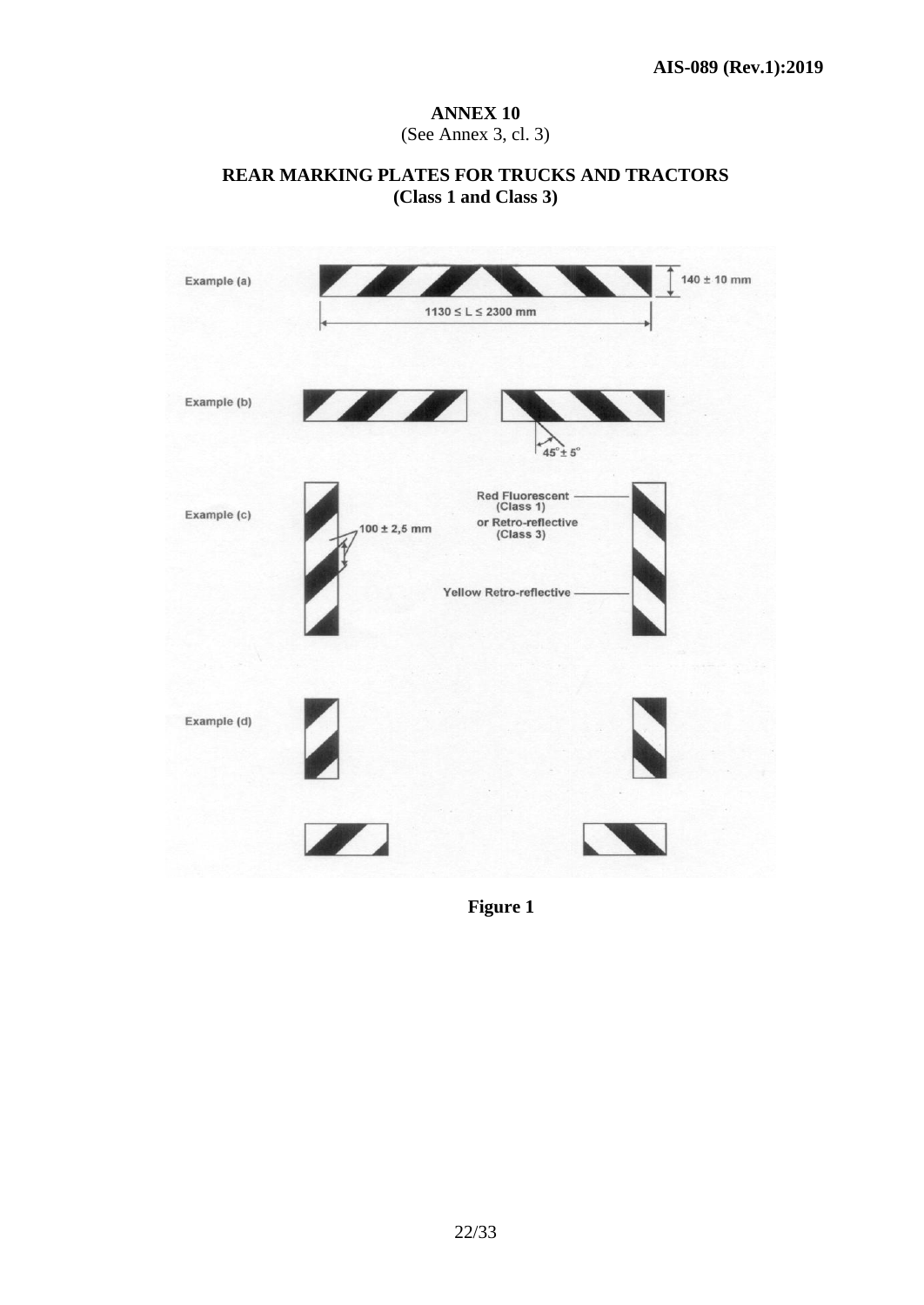



**Figure 2**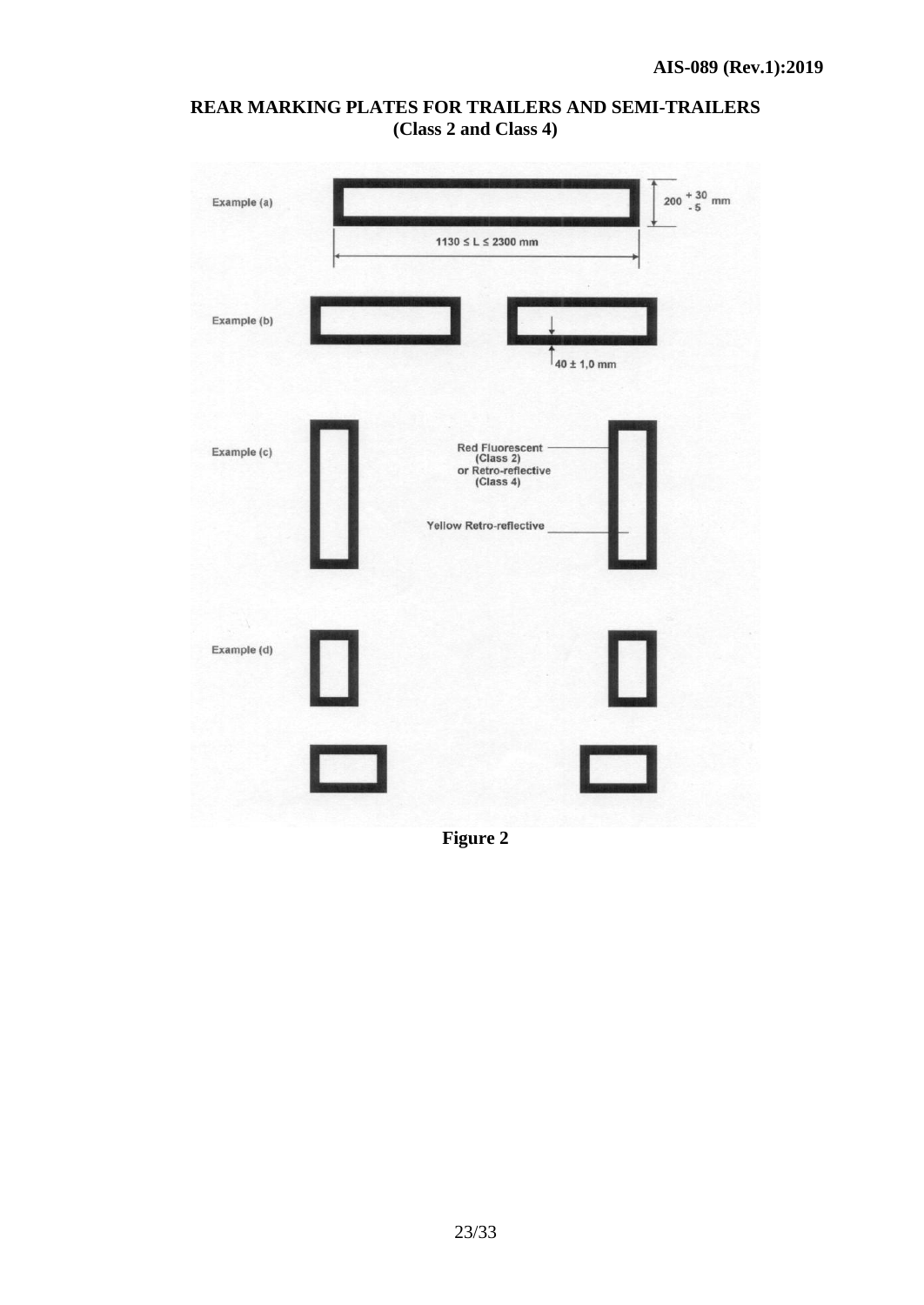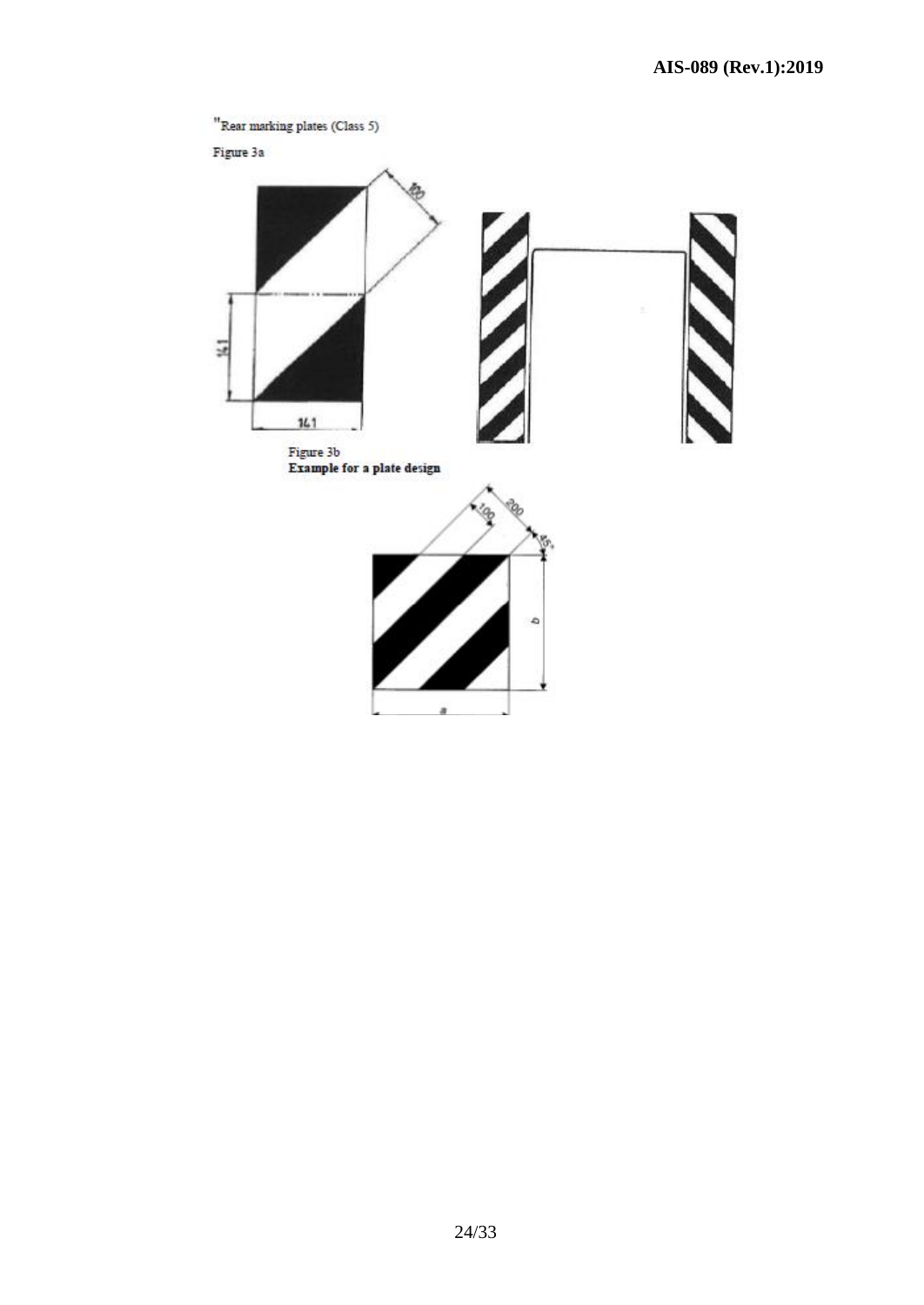#### **MINIMUM REQUIREMENTS FOR CONFORMITY OF PRODUCTION CONTROL PROCEDURES**

#### **1.0 GENERAL**

- 1.1. The conformity requirements shall be considered satisfied from a mechanical and geometric standpoint, if the differences do not exceed inevitable manufacturing deviations within the requirements of this standard.
- 1.2. With respect to photometric performances, the conformity of massproduced rear marking plates shall not be contested if, when testing photometric performances of any rear marking plate chosen at random, no measured value deviates unfavourably by more than 20% from the values prescribed in this standard.
- 1.3. The chromaticity coordinates shall be complied with.

# **2.0 MINIMUM REQUIREMENTS FOR VERIFICATION OF CONFORMITY BY THE MANUFACTURER**

For each type of rear marking plate the holder of the approval mark shall carry out at least at the following tests, at appropriate intervals. The tests shall be carried out in accordance with the provisions of this standard.

If any sampling shows non-conformity with regard to the type of test concerned, further samples shall be taken and tested. The manufacturer shall take steps to ensure the conformity of the production concerned.

#### 2.1. **Nature of Tests**

Tests of conformity in this standard shall cover the photometric and colorimetric characteristics and the test of weather resistance of these characteristics.

# 2.2. **Methods Used in Tests**

- 2.2.1. Tests shall generally be carried out in accordance with the methods set out in this standard.
- 2.2.2. In any test of conformity carried out by the manufacturer, equivalent methods may be used with the consent of the competent authority responsible for approval tests. The manufacturer is responsible for proving that the applied methods are equivalent to those laid down in this standard.
- 2.2.3. The application of paragraphs 2.2.1. and 2.2.2. requires regular calibration of test apparatus and its correlation with measurements made by a competent authority.
- 2.2.4. In all cases the reference methods shall be those of this standard, particularly for the purpose of administrative verification and sampling.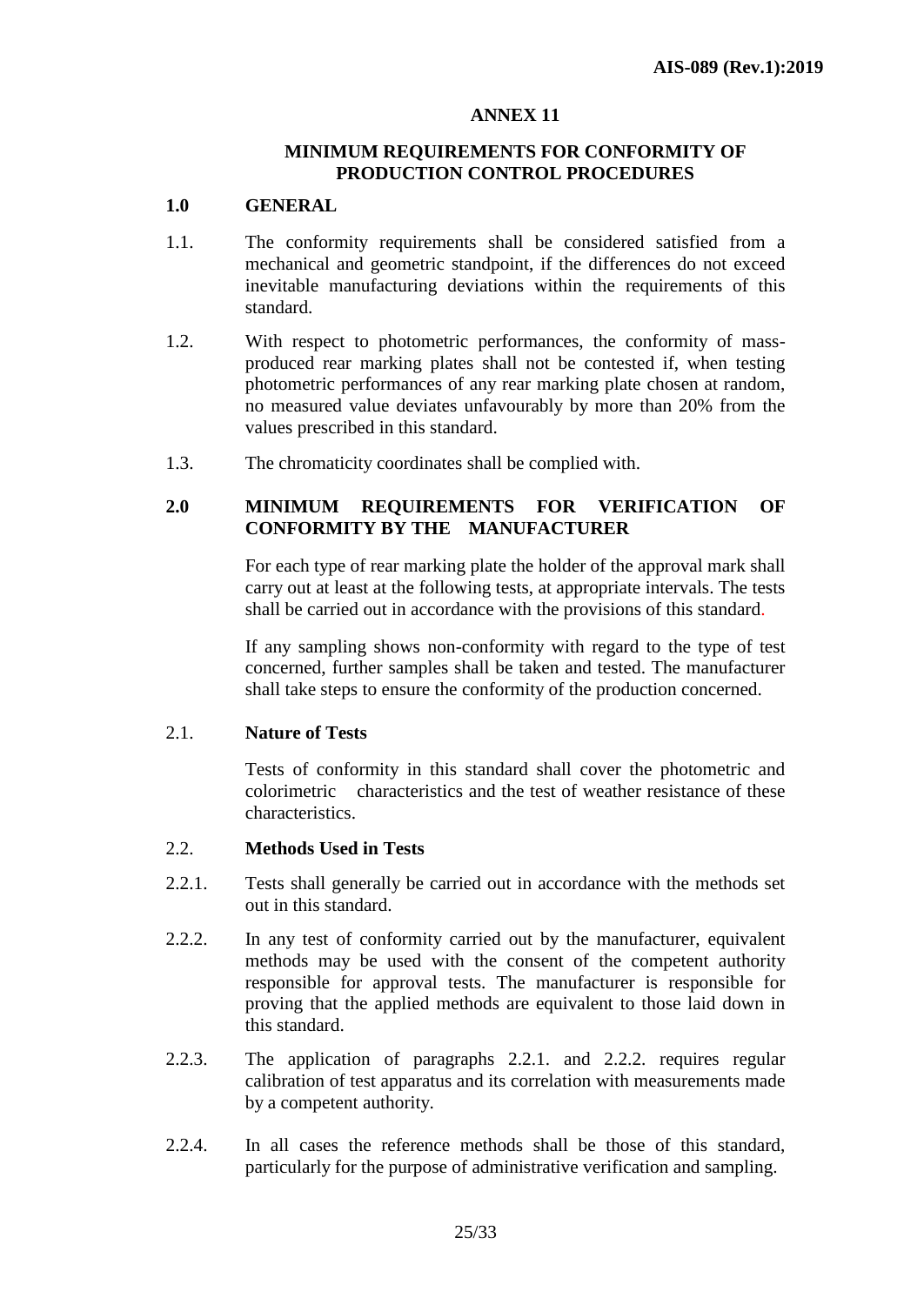# 2.3. **Nature of Sampling**

Samples of rear marking plates shall be selected at random from the production of a uniform batch. A uniform batch means a set of rear marking plates of the same type, defined according to the production methods of the manufacturer.

The assessment shall in general cover series production from individual factories. However, a manufacturer may group together records concerning the same type from several factories, provided these operate under the same quality system and quality management.

#### 2.4. **Measured and Recorded Photometric Characteristics**

The sampled rear marking plate shall be subjected to photometric measurements at the points and chromaticity coordinates provided for in the standard.

#### 2.5. **Criteria Governing Acceptability**

The manufacturer is responsible for carrying out a statistical study of the test results and for defining, in agreement with the competent authority, criteria governing the acceptability of his products in order to meet the specifications laid down for verification of conformity of products in paragraph 10.1 of this standard.

The criteria governing the acceptability shall be such that, with a confidence level of 95%, the minimum probability of passing a spot check in accordance with Annex 12 (first sampling) would be 0.95.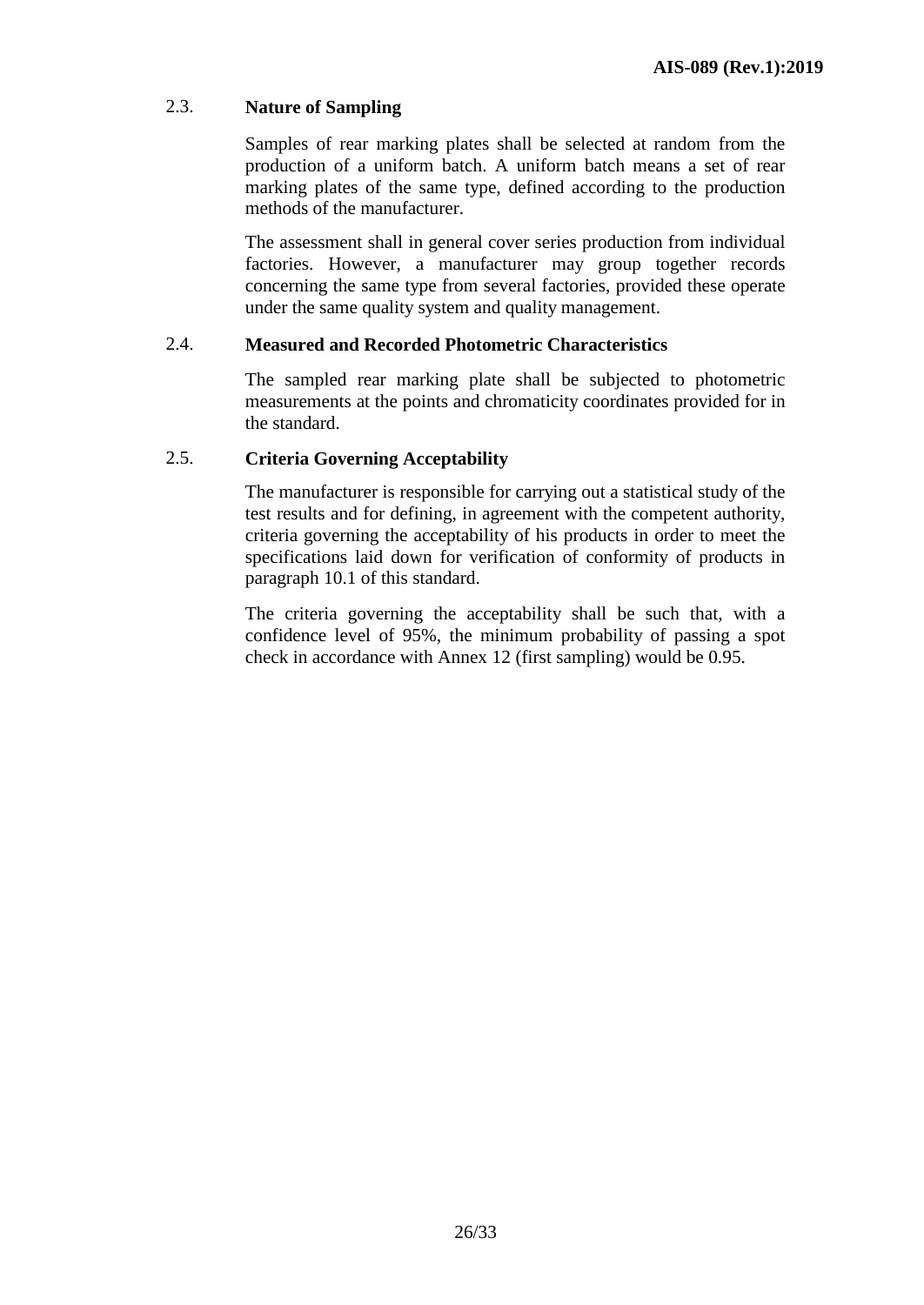#### **MINIMUM REQUIREMENTS FOR SAMPLING BY AN INSPECTOR**

### **1.0 GENERAL**

- 1.1. The conformity requirements shall be considered satisfied from a mechanical and a geometric standpoint, in accordance with the requirements of this standard, if any, if the differences do not exceed inevitable manufacturing deviations.
- 1.2. With respect to photometric performance, the conformity of massproduced rear marking plates shall not be contested if, when testing photometric performances of any rear marking plate chosen at random:
- 1.2.1. No measured value deviates unfavourably by more than 20% from the values prescribed in this standard.
- 1.2.2. Rear marking plates with apparent defects are disregarded.
- 1.3. The chromaticity coordinates shall be complied with.

# **2.0 FIRST SAMPLING**

In the first sampling four rear marking plates are selected at random. The first sample of two is marked A, the second sample of two is marked B.

#### 2.1. **The Conformity is not Contested**

2.1.1. Following the sampling procedure shown in Figure 1 of this Annex the conformity of mass-produced rear marking plates shall not be contested if the deviation of the measured values of the rear marking plates in the unfavourable directions are:

#### 2.1.1.1. Sample A

| $A1$ : | one rear marking plate               | 0%  |
|--------|--------------------------------------|-----|
|        | one rear marking plate not more than | 20% |
| A2:    | both rear marking plates more than   | 0%  |
|        | but not more than                    | 20% |
|        | go to Sample B                       |     |

#### 2.1.1.2. Sample B

| rear marking plates |  |
|---------------------|--|
|---------------------|--|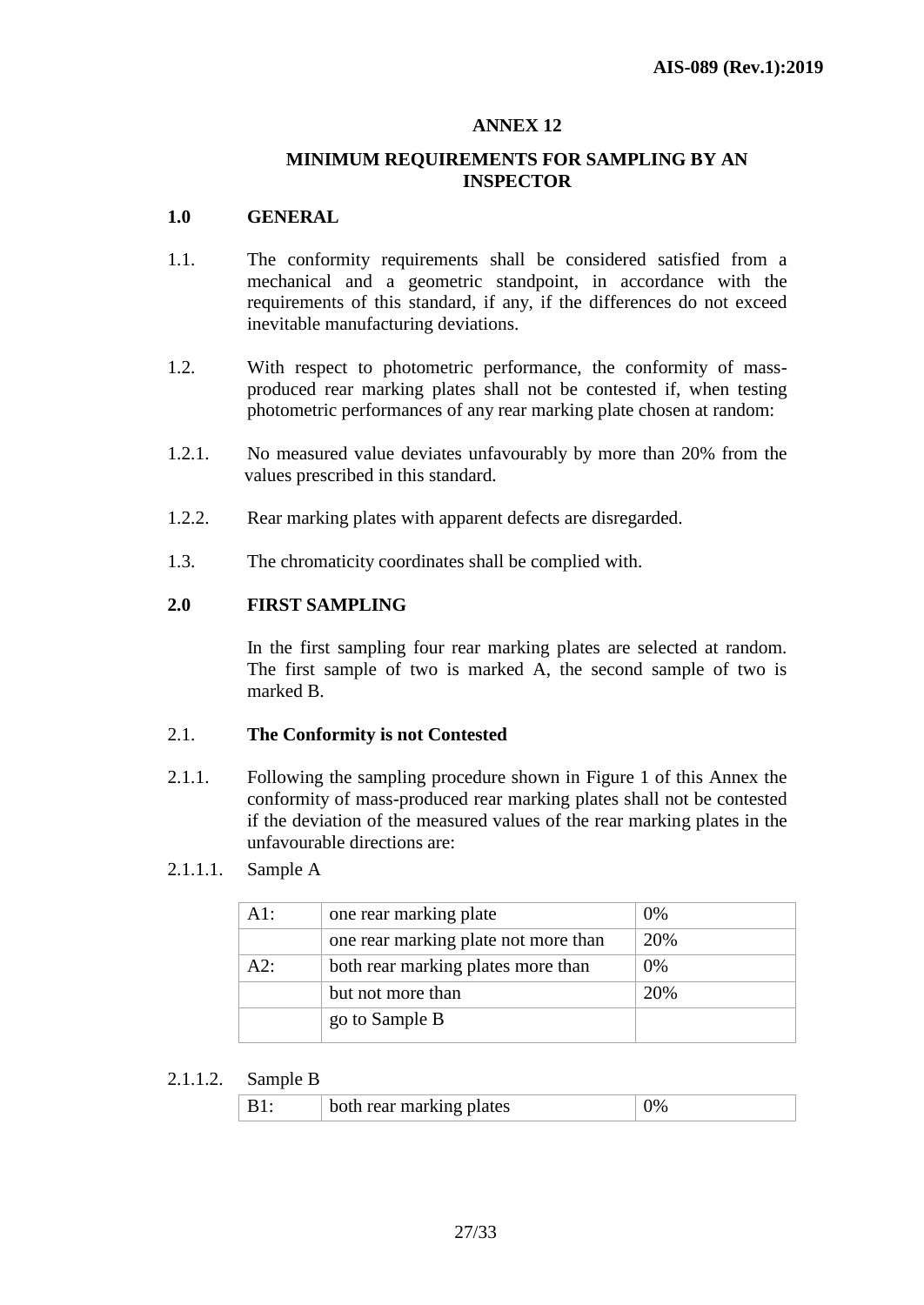# **2.2 The Conformity is contested**

- 2.2.1. Following the sampling procedure shown in Figure 1 of this Annex the conformity of mass-produced rear marking plates shall be contested and the manufacturer requested to make his production meet the requirements (alignment) if the deviations of the measured values of the rear marking plates are:
- 2.2.1.1 Sample A

| A3: | one rear marking plate not more than | 20% |
|-----|--------------------------------------|-----|
|     | one rear marking plate more than     | 20% |
|     | but not more than                    | 30% |

# 2.2.1.1. Sample B

| B2: | in the case of A2                    |     |
|-----|--------------------------------------|-----|
|     | one rear marking plate more than     | 0%  |
|     | but not more than                    | 20% |
|     | one rear marking plate not more than | 20% |
|     |                                      |     |
| B3: | in the case of A2                    |     |
|     | one rear marking plate               | 0%  |
|     | one rear marking plate more than     | 20% |
|     | but not more than                    | 30% |

# **2.3. Approval Withdrawn**

Conformity shall be contested and paragraph 10 applied if, following the sampling procedure in Figure 1 of this Annex, the deviations of the measured values of the rear marking plates are:

#### 2.3.1 Sample A

| $A4$ : | one rear marking plate not more than | 20% |
|--------|--------------------------------------|-----|
|        | one rear marking plate more than     | 30% |
| A5:    | both rear marking plates more than   | 0%  |

#### 2.3.2 Sample B

| B4: | in the case of A2                  |     |
|-----|------------------------------------|-----|
|     | one rear marking plate more than   | 0%  |
|     | but not more than                  | 20% |
|     | one rear marking plate more than   | 20% |
|     |                                    |     |
| B5: | in the case of A2                  |     |
|     | both rear marking plates more than | 20% |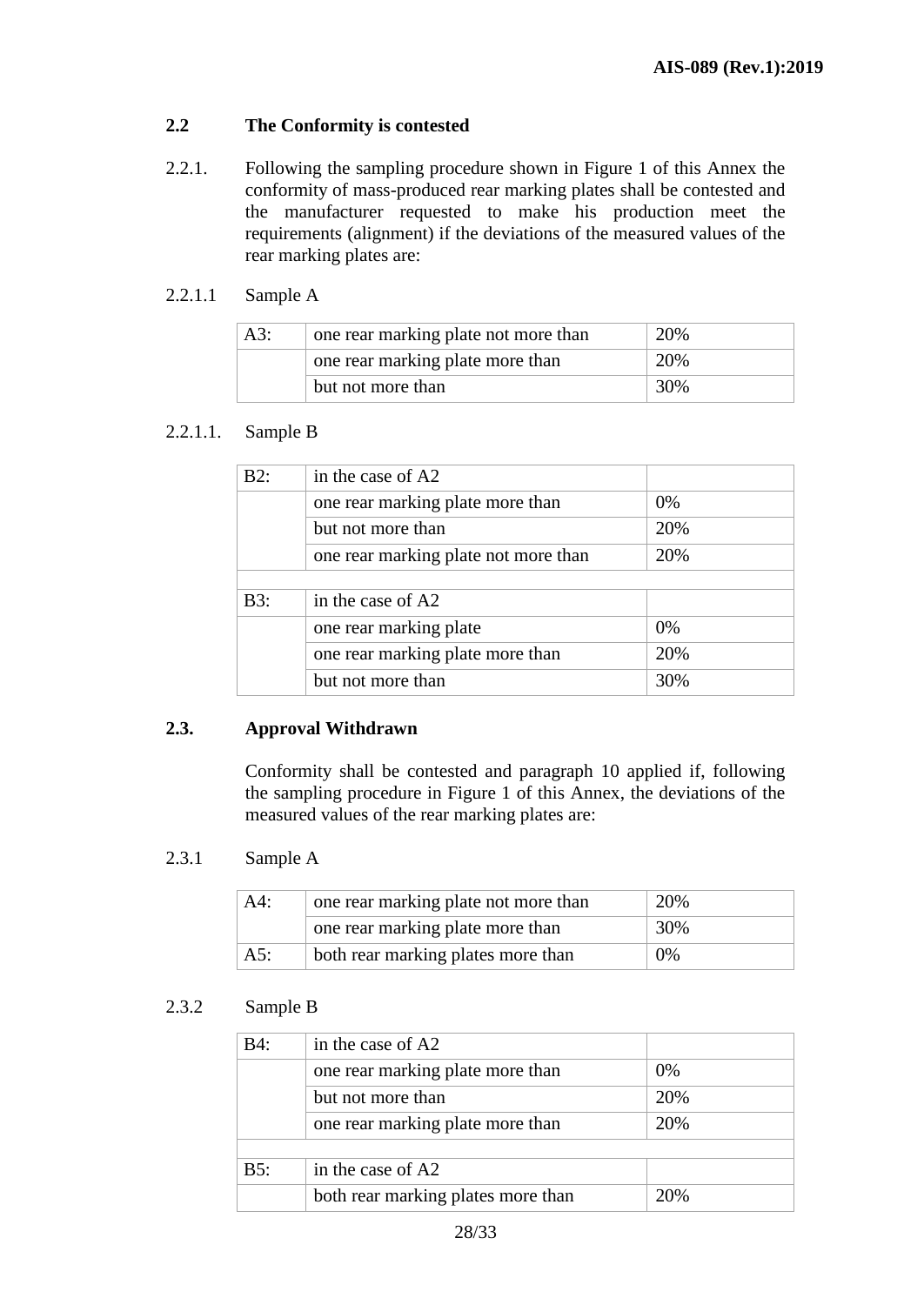| <b>B6:</b> | in the case of A2                |       |
|------------|----------------------------------|-------|
|            | one rear marking plate           | $0\%$ |
|            | one rear marking plate more than | 30%   |

# **3.0 REPEATED SAMPLING**

In the cases of A3, B2, B3 a repeated sampling, third Sample C of two rear marking plates and fourth Sample D of two rear marking plates, selected from stock manufactured after alignment, is necessary within two months time after the notification.

#### **3.1. The Conformity is not Contested**

3.1.1. Following the sampling procedure shown in Figure 1 of this Annex the conformity of mass-produced rear marking plates shall not be contested if the deviations of the measured values of the rear marking plates are:

#### 3.1.1.1 Sample C

| C1:    | one rear marking plate               | 0%  |
|--------|--------------------------------------|-----|
|        | one rear marking plate not more than | 20% |
|        |                                      |     |
| $C2^+$ | both rear marking plates more than   | 0%  |
|        | but not more than                    | 20% |
|        | go to Sample D                       |     |

# 3.1.1.2 Sample D

| in the case of $C2$      |    |
|--------------------------|----|
| both rear marking plates | 9% |

# **3.2. The Conformity is Contested**

3.2.1. Following the sampling procedure shown in Figure 1 of this Annex the conformity of mass-produced rear marking plates shall be contested and the manufacturer requested to make his production meet the requirements (alignment) if the deviations of the measured values of the rear marking plates are:

#### 3.2.1.1 Sample D

| D2: | in the case of $C2$                  |     |
|-----|--------------------------------------|-----|
|     | one rear marking plate more than     | 0%  |
|     | but not more than                    | 20% |
|     | one rear marking plate not more than | 20% |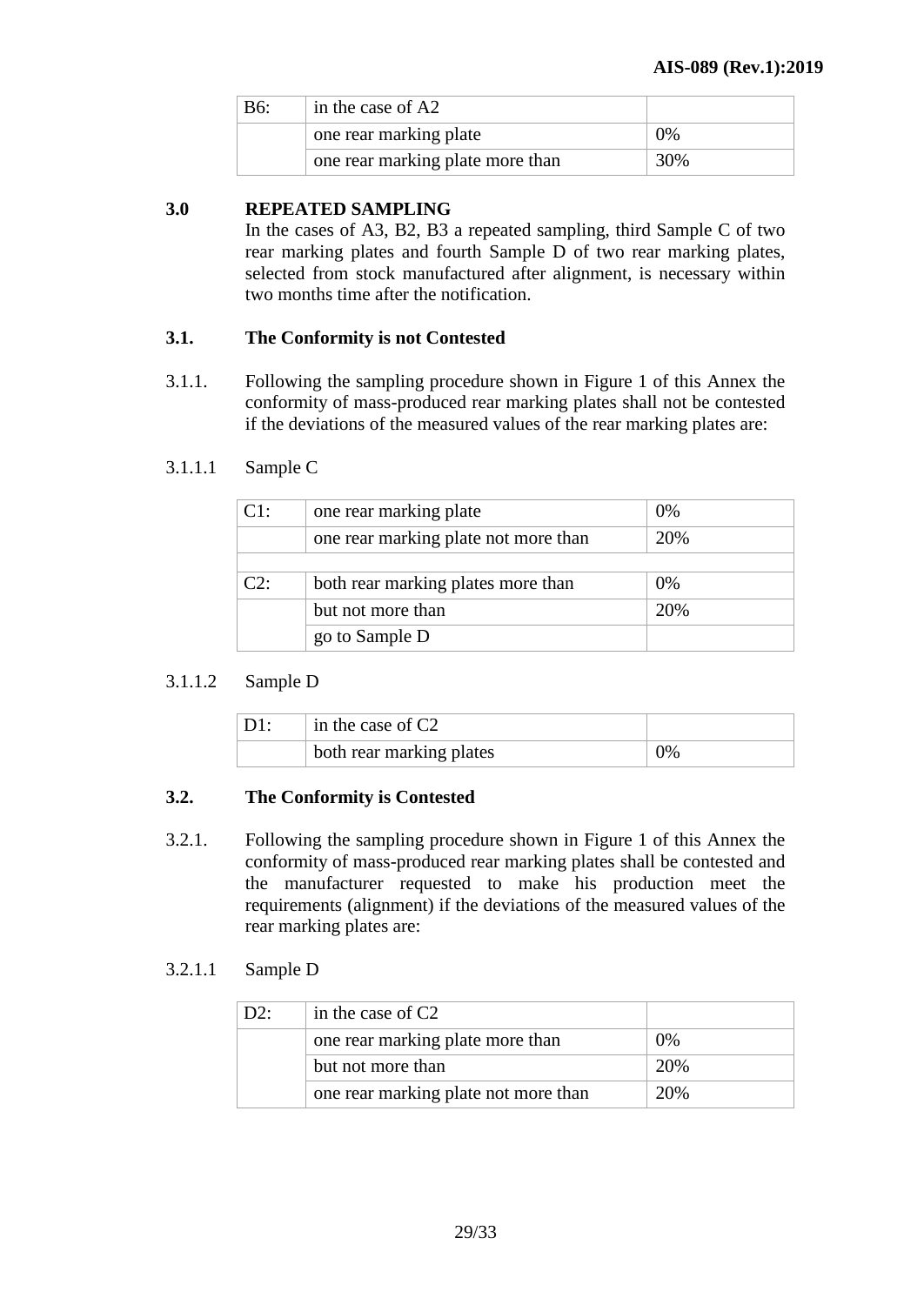# **3.3. Approval Withdrawn**

Conformity shall be contested and paragraph 10 applied if, following the sampling procedure in Figure 1 of this Annex, the deviations of the measured values of the rear marking plates are:

## 3.3.1 Sample C

| C3:    | one rear marking plate not more than | 20% |
|--------|--------------------------------------|-----|
|        | one rear marking plate more than     | 20% |
| $C4$ : | both rear marking plates more than   | 20% |

#### 3.3.2. Sample D

| D3: | in the case of $C2$                   |     |
|-----|---------------------------------------|-----|
|     | one rear marking plate 0 or more than | በ%  |
|     | one rear marking plate more than      | 20% |

#### **4.0 RESISTANCE TESTS**

Specimens of one of the rear marking plates of Sample A, after sampling procedure in Figure 1 of this Annex, shall be tested according to the procedures described in Annexes 6 and 7 to this standard. The rear marking plate shall be considered acceptable if the tests were passed.

However, if the tests on specimens of Sample A did not pass the tests, the two rear marking plates of Sample B shall be subjected to the same procedure and both shall pass the test.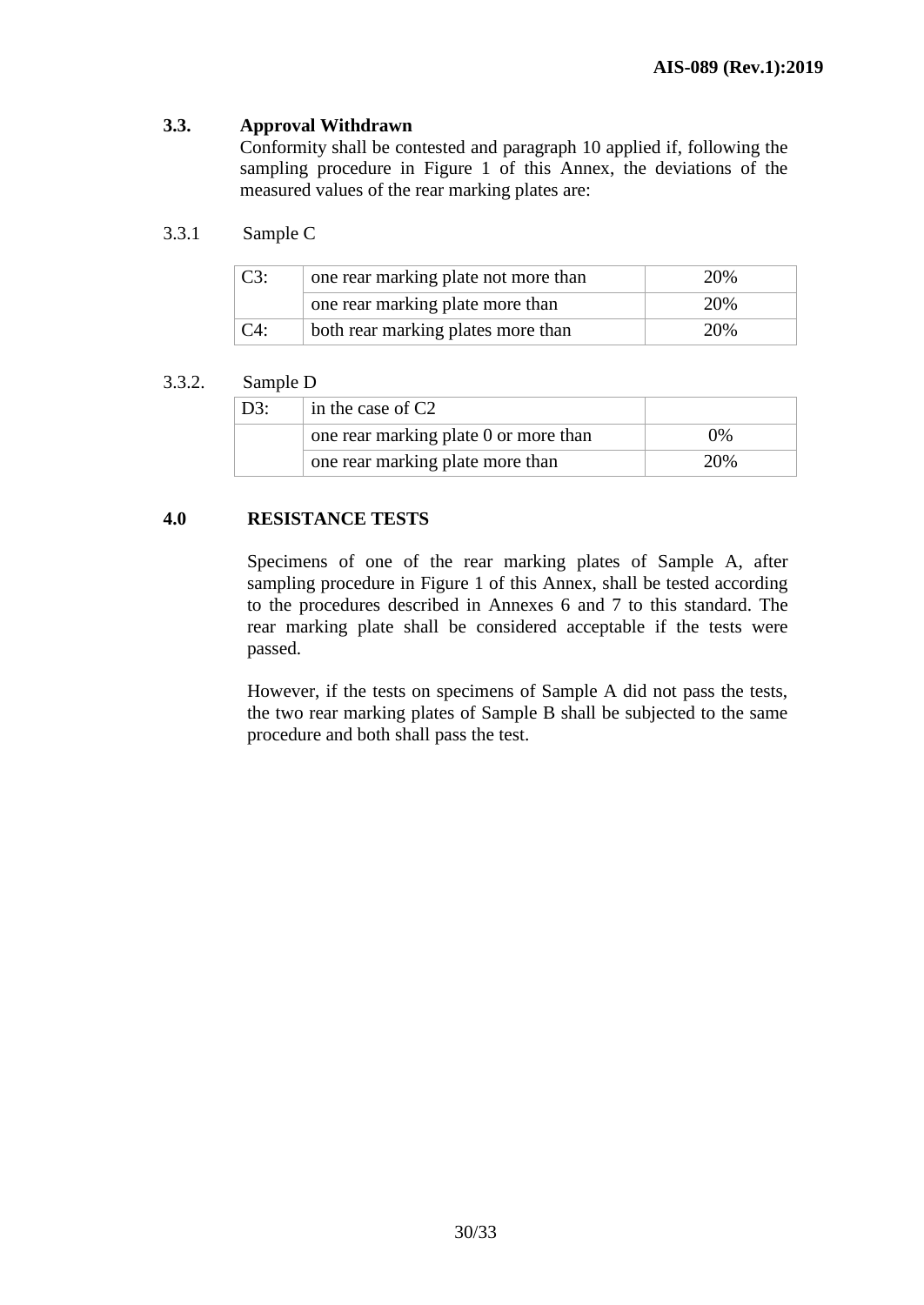

 **Figure 1**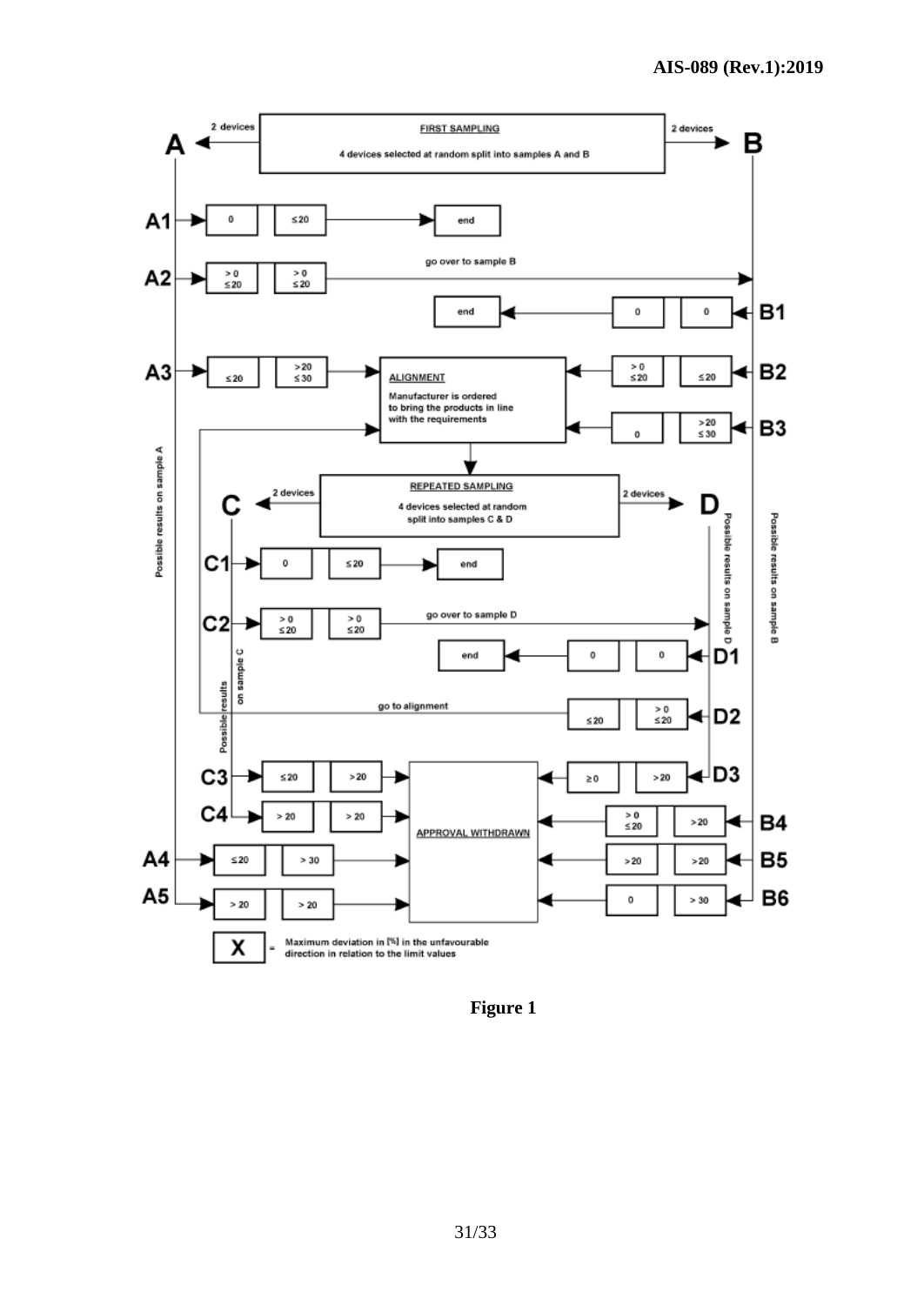| <b>ANNEX 13</b>           |
|---------------------------|
| <b>PANEL COMPOSITION*</b> |

| <b>Name</b>                                            | Organization                                                                         |
|--------------------------------------------------------|--------------------------------------------------------------------------------------|
| Mr. S. V. Sudersion (Convenor)                         | Daimler India Private Ltd. (SIAM)                                                    |
| <b>Members</b>                                         | <b>Representing</b>                                                                  |
| Mrs. Jyoti M Kirve/<br>Mr. Kamalesh B Patil            | ARAI                                                                                 |
| Mr. M. Pathak/Mr. V. D. Chavan/<br>Ms. Shubhangi Dalvi | <b>CIRT</b>                                                                          |
| Dr. Madhusudan Joshi<br>Mr. Mahendra Pal               | <b>ICAT</b>                                                                          |
| Dr. N. Karuppaiah                                      | <b>NATRIP</b>                                                                        |
| Mr. P. K. Banerjee                                     | Society of Indian Automobile Manufacturers<br>(SIAM)                                 |
| Mr. P. S. Gowrishankar<br>Mr. Dharmaraj Patil          | Tata Motors (SIAM)                                                                   |
| Mr. S. Ravishankar/<br>Ms. Suchismita Chatterjee       | Ashok Leyland Ltd. (SIAM)                                                            |
| Mr. Shailesh Kulkarni                                  | Mahindra & Mahindra (SIAM)                                                           |
| Mr. V G Kulkarni                                       | Mahindra Truck & Bus Division (SIAM)                                                 |
| Mr. Girish Kodolikar                                   | Force Motors Ltd. (SIAM)                                                             |
| Shri Uday Harite                                       | <b>Automotive Components Manufacturers</b><br>Association of India, New Delhi (ACMA) |
| Mr. Virendra Sachdeva                                  | Lumax India Ltd (ACMA)                                                               |

\* At the time of approval of this Automotive Industry Standard (AIS)